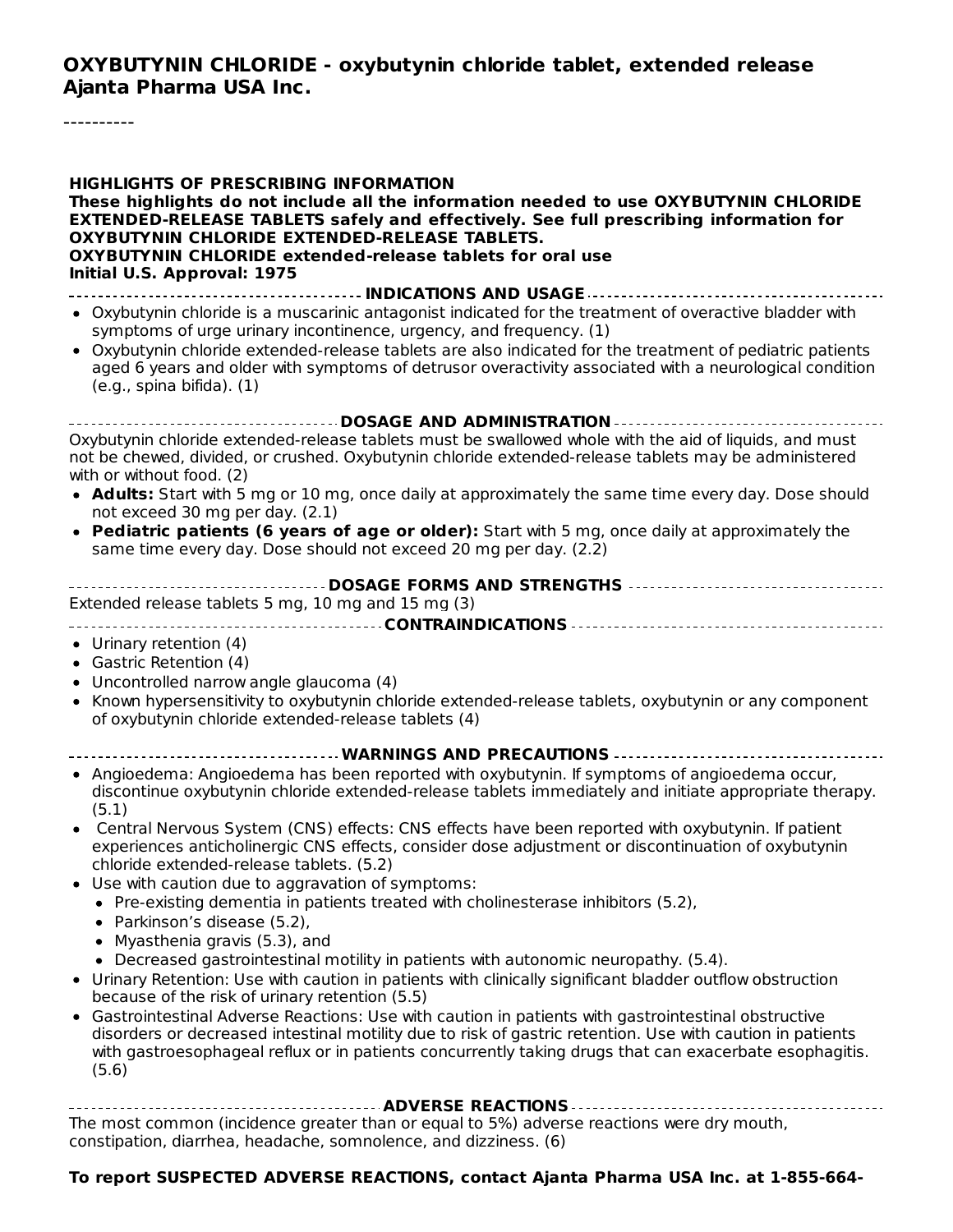#### **To report SUSPECTED ADVERSE REACTIONS, contact Ajanta Pharma USA Inc. at 1-855-664- 7744 or FDA at 1-800-FDA-1088 or www.fda.gov/medwatch.**

- **DRUG INTERACTIONS** Co-administration with other anticholinergic drugs may increase the frequency and/or severity of anticholinergic-like effects. (7)
- Co-administration with strong cytochrome P450 (CYP) 3A4 inhibitors (e.g., ketoconazole) increases the systemic exposure of oxybutynin. (7)
- **USE IN SPECIFIC POPULATIONS**
- Pediatric Use: Oxybutynin chloride extended-release tablets are not recommended in pediatric patients who cannot swallow the tablet whole without chewing, dividing or crushing, or in children under the age of 6 years. (8.4)
- Renal or Hepatic Impairment: There have been no studies conducted in patients with renal or hepatic impairment. (8.6, 8.7)

#### **See 17 for PATIENT COUNSELING INFORMATION.**

**Revised: 11/2021**

#### **FULL PRESCRIBING INFORMATION: CONTENTS\***

#### **1 INDICATIONS AND USAGE**

#### **2 DOSAGE AND ADMINISTRATION**

2.1 Adults

2.2 Pediatric Patients Aged 6 Years of Age and Older

**3 DOSAGE FORMS AND STRENGTHS**

#### **4 CONTRAINDICATIONS**

#### **5 WARNINGS AND PRECAUTIONS**

- 5.1 Angioedema
- 5.2 Central Nervous System Effects

5.3 Worsening of Symptoms of Myasthenia Gravis

5.4 Worsening of Symptoms of Decreased Gastrointestinal Motility in Patients with Autonomic Neuropathy

- 5.5 Urinary Retention
- 5.6 Gastrointestinal Adverse Reactions

### **6 ADVERSE REACTIONS**

- 6.1 Clinical Trials Experience
- 6.2 Postmarketing Experience

### **7 DRUG INTERACTIONS**

#### **8 USE IN SPECIFIC POPULATIONS**

- 8.1 Pregnancy
- 8.2 Lactation
- 8.4 Pediatric Use
- 8.5 Geriatric Use
- 8.6 Renal Impairment
- 8.7 Hepatic Impairment

### **10 OVERDOSAGE**

### **11 DESCRIPTION**

### **12 CLINICAL PHARMACOLOGY**

- 12.1 Mechanism of Action
- 12.2 Pharmacodynamics
- 12.3 Pharmacokinetics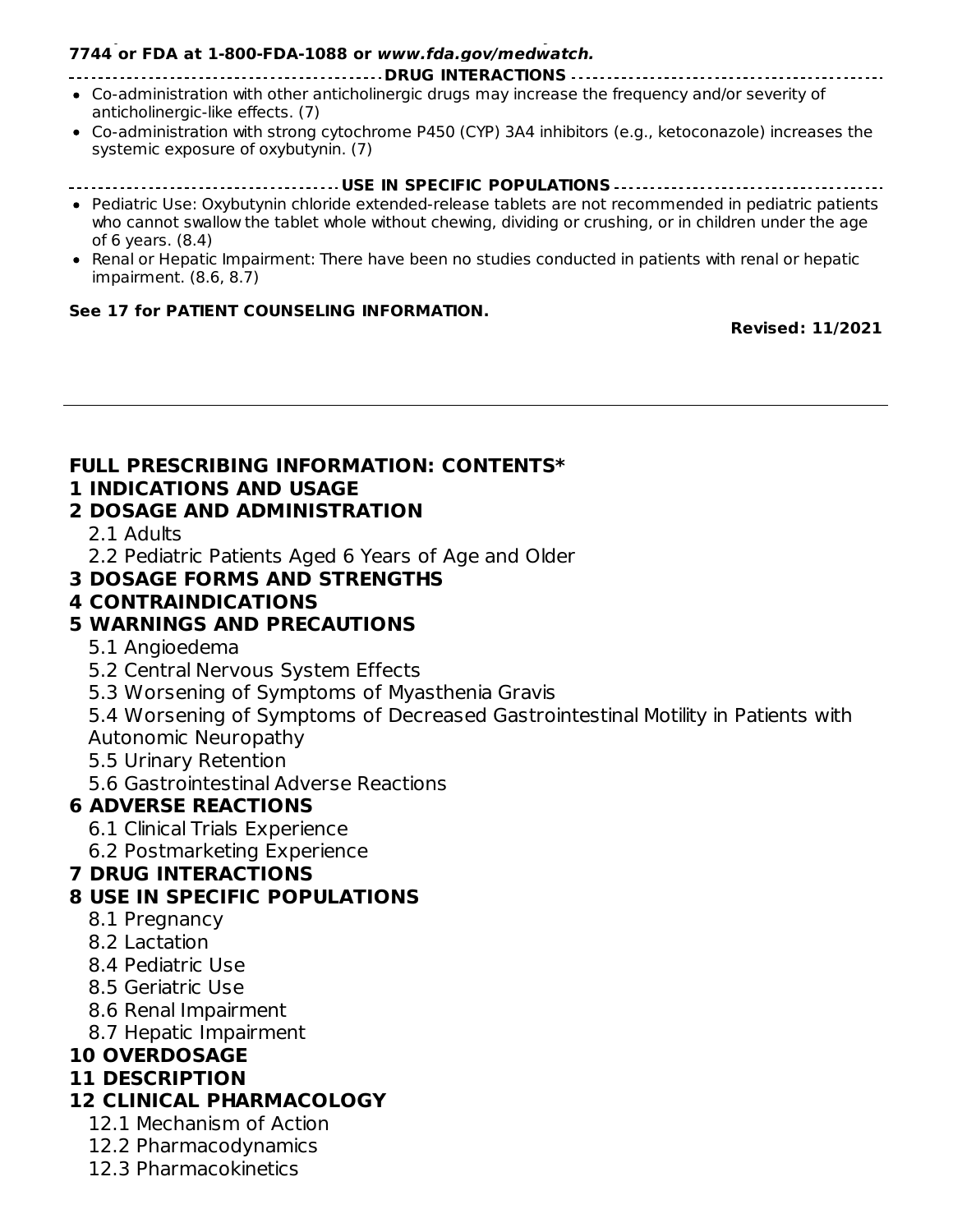# **13 NONCLINICAL TOXICOLOGY**

13.1 Carcinogenesis, Mutagenesis, Impairment of Fertility

#### **14 CLINICAL STUDIES**

#### **16 HOW SUPPLIED/STORAGE AND HANDLING**

#### **17 PATIENT COUNSELING INFORMATION**

\* Sections or subsections omitted from the full prescribing information are not listed.

#### **FULL PRESCRIBING INFORMATION**

#### **1 INDICATIONS AND USAGE**

Oxybutynin chloride is a muscarinic antagonist indicated for the treatment of overactive bladder with symptoms of urge urinary incontinence, urgency, and frequency.

Oxybutynin chloride extended-release tablets is also indicated for the treatment of pediatric patients aged 6 years and older with symptoms of detrusor overactivity associated with a neurological condition (e.g., spina bifida).

### **2 DOSAGE AND ADMINISTRATION**

Oxybutynin chloride extended-release tablets must be swallowed whole with the aid of liquids, and must not be chewed, divided, or crushed.

Oxybutynin chloride extended-release tablets may be administered with or without food.

### **2.1 Adults**

The recommended starting dose of oxybutynin chloride extended-release tablets is 5 mg or 10 mg once daily at approximately the same time each day. Dosage may be adjusted in 5-mg increments to achieve a balance of efficacy and tolerability (up to a maximum of 30 mg/day). In general, dosage adjustment may proceed at approximately weekly intervals.

### **2.2 Pediatric Patients Aged 6 Years of Age and Older**

The recommended starting dose of oxybutynin chloride extended-release tablets is 5 mg once daily at approximately the same time each day. Dosage may be adjusted in 5-mg increments to achieve a balance of efficacy and tolerability (up to a maximum of 20 mg/day).

# **3 DOSAGE FORMS AND STRENGTHS**

Oxybutynin chloride extended-release tablets, USP are available as 5 mg, 10 mg and 15 mg tablets for oral use:

5 mg: Light yellow to yellow colored, round, enteric coated tablets with "0B1" imprinted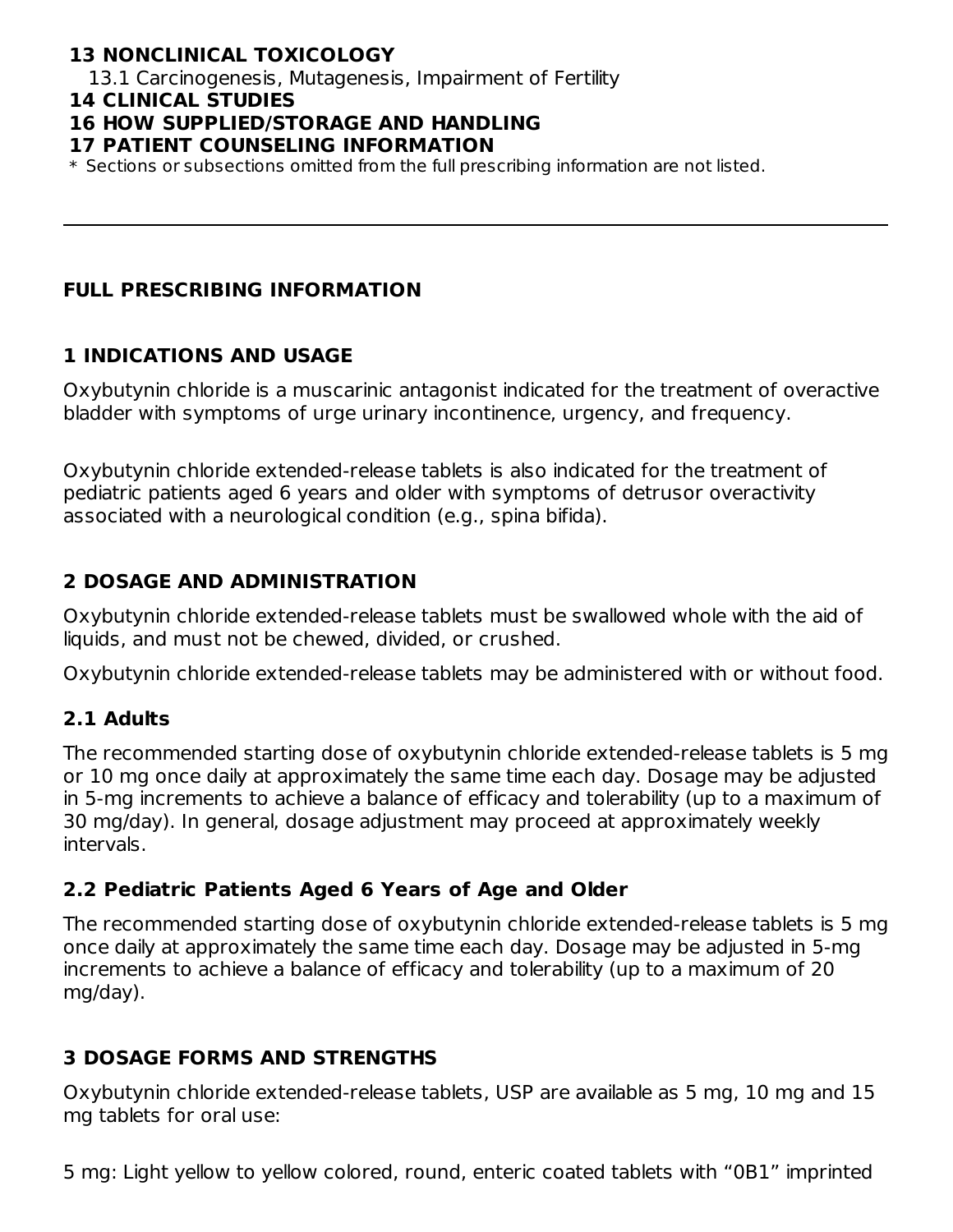on one side with black ink.

10 mg: Light pink to pink colored, round, enteric coated tablets with "0B2" imprinted on one side with black ink.

15 mg: Light grey to grey colored, round, enteric coated tablets with "0B3" imprinted on one side with black ink.

# **4 CONTRAINDICATIONS**

Oxybutynin chloride extended-release tablets are contraindicated in patients with urinary retention, gastric retention and other severe decreased gastrointestinal motility conditions, uncontrolled narrow-angle glaucoma.

Oxybutynin chloride extended-release tablets are also contraindicated in patients who have demonstrated hypersensitivity to the drug substance or other components of the product. There have been reports of hypersensitivity reactions, including anaphylaxis and angioedema.

# **5 WARNINGS AND PRECAUTIONS**

# **5.1 Angioedema**

Angioedema of the face, lips, tongue and/or larynx has been reported with oxybutynin. In some cases, angioedema occurred after the first dose. Angioedema associated with upper airway swelling may be life-threatening. If involvement of the tongue, hypopharynx, or larynx occurs, oxybutynin should be promptly discontinued and appropriate therapy and/or measures necessary to ensure a patent airway should be promptly provided.

# **5.2 Central Nervous System Effects**

Oxybutynin is associated with anticholinergic central nervous system (CNS) effects [see Adverse Reactions (6)]. A variety of CNS anticholinergic effects have been reported, including hallucinations, agitation, confusion and somnolence. Patients should be monitored for signs of anticholinergic CNS effects, particularly in the first few months after beginning treatment or increasing the dose. Advise patients not to drive or operate heavy machinery until they know how oxybutynin chloride extended-release tablets affects them. If a patient experiences anticholinergic CNS effects, dose reduction or drug discontinuation should be considered.

Oxybutynin chloride extended-release tablets should be used with caution in patients with preexisting dementia treated with cholinesterase inhibitors due to the risk of aggravation of symptoms.

Oxybutynin chloride extended-release tablets should be used with caution in patients with Parkinson's disease due to the risk of aggravation of symptoms.

# **5.3 Worsening of Symptoms of Myasthenia Gravis**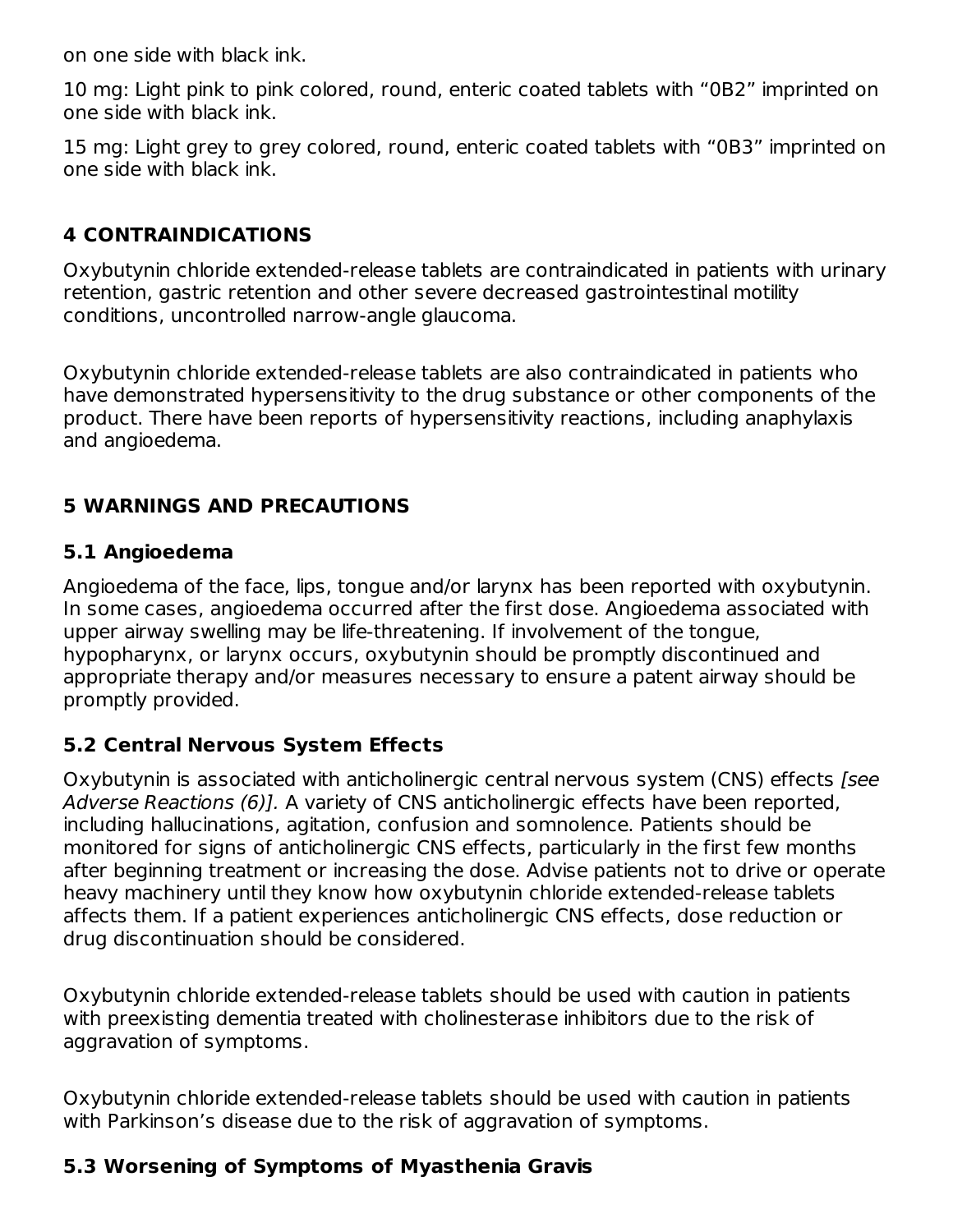Oxybutynin chloride extended-release tablets should be used with caution in patients with myasthenia gravis due to the risk of aggravation of symptoms.

## **5.4 Worsening of Symptoms of Decreased Gastrointestinal Motility in Patients with Autonomic Neuropathy**

Oxybutynin chloride extended-release tablets should be used with caution in patients with autonomic neuropathy due to the risk of aggravation of symptoms of decreased gastrointestinal motility.

# **5.5 Urinary Retention**

Oxybutynin chloride extended-release tablets should be administered with caution to patients with clinically significant bladder outflow obstruction because of the risk of urinary retention [see Contraindications (4)].

# **5.6 Gastrointestinal Adverse Reactions**

Oxybutynin chloride extended-release tablets should be administered with caution to patients with gastrointestinal obstructive disorders because of the risk of gastric retention [see Contraindications (4)].

Oxybutynin chloride extended-release tablets, like other anticholinergic drugs, may decrease gastrointestinal motility and should be used with caution in patients with conditions such as ulcerative colitis and intestinal atony.

Oxybutynin chloride extended-release tablets should be used with caution in patients who have gastroesophageal reflux and/or who are concurrently taking drugs (such as bisphosphonates) that can cause or exacerbate esophagitis.

As with any other nondeformable material, caution should be used when administering oxybutynin chloride extended-release tablets to patients with preexisting severe gastrointestinal narrowing (pathologic or iatrogenic). There have been rare reports of obstructive symptoms in patients with known strictures in association with the ingestion of other drugs in nondeformable controlled-release formulations.

# **6 ADVERSE REACTIONS**

# **6.1 Clinical Trials Experience**

Because clinical trials are conducted under widely varying conditions, the adverse reaction rates observed in the clinical trials of a drug cannot be directly compared to rates in the clinical trials of another drug and may not reflect the rates observed in clinical practice.

The safety and efficacy of oxybutynin chloride extended-release tablets (5 mg/day to 30 mg/day) was evaluated in 774 adult subjects who participated in five double-blind, controlled clinical trials. In four of the five studies, oxybutynin chloride tablets (5 mg/day to 20 mg/day in 199 subjects) was an active comparator. Adverse reactions reported by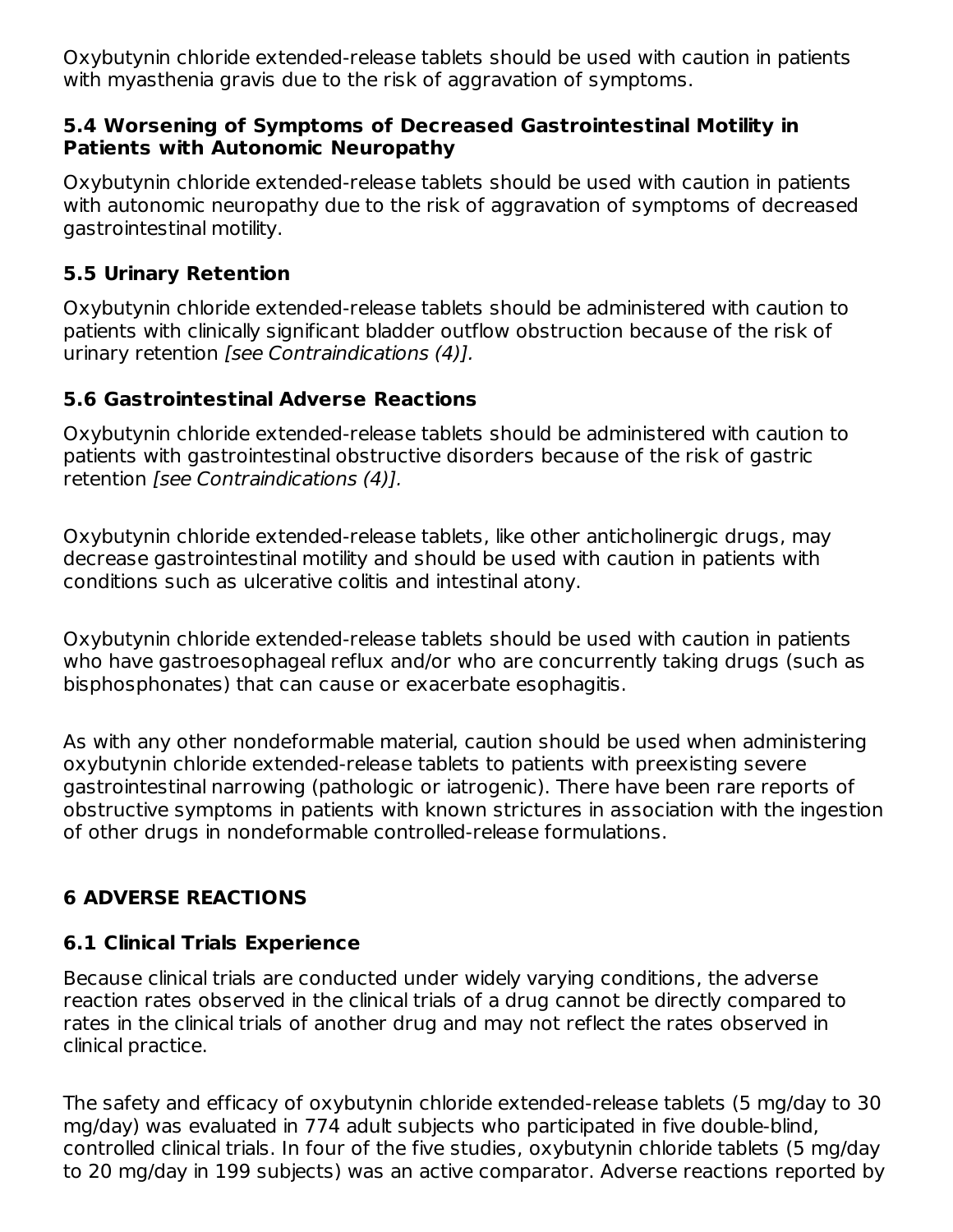**Table 1: Adverse Drug Reactions Reported by greater than or equal to 1% of Oxybutynin Chloride Extended-Release Tablets**-**treated Adult Subjects in Five Double-blind, Controlled Clinical Trials of Oxybutynin Chloride Extended-Release Tablets.**

| <b>System/Organ Class</b><br><b>Preferred Term</b>          | Oxybutynin<br><b>Chloride</b><br><b>Extended-</b><br><b>Release Tablets</b><br>5 to 30 mg/day<br>$n = 774$<br>% | <b>Oxybutynin Chloride</b><br>Tablets <sup>1</sup><br>5 to 20 mg/day<br>$n = 199$<br>% |
|-------------------------------------------------------------|-----------------------------------------------------------------------------------------------------------------|----------------------------------------------------------------------------------------|
| <b>Psychiatric Disorders</b>                                |                                                                                                                 |                                                                                        |
| Insomnia                                                    | 3.0                                                                                                             | 5.5                                                                                    |
| <b>Nervous System Disorders</b>                             |                                                                                                                 |                                                                                        |
| Headache                                                    | 7.5                                                                                                             | 8.0                                                                                    |
| Somnolence                                                  | 5.6                                                                                                             | 14.1                                                                                   |
| <b>Dizziness</b>                                            | 5.0                                                                                                             | 16.6                                                                                   |
| Dysgeusia                                                   | 1.6                                                                                                             | 1.5                                                                                    |
| <b>Eye Disorders</b>                                        |                                                                                                                 |                                                                                        |
| Vision blurred                                              | 4.3                                                                                                             | 9.6                                                                                    |
| Dry eye                                                     | 3.1                                                                                                             | 2.5                                                                                    |
| <b>Respiratory, Thoracic and Mediastinal Disorders</b>      |                                                                                                                 |                                                                                        |
| Cough                                                       | 1.9                                                                                                             | 3.0                                                                                    |
| Oropharyngeal pain                                          | 1.9                                                                                                             | 1.5                                                                                    |
| Dry throat                                                  | 1.7                                                                                                             | 2.5                                                                                    |
| Nasal dryness                                               | 1.7                                                                                                             | 4.5                                                                                    |
| <b>Gastrointestinal Disorders</b>                           |                                                                                                                 |                                                                                        |
| Dry mouth                                                   | 34.9                                                                                                            | 72.4                                                                                   |
| Constipation                                                | 8.7                                                                                                             | 15.1                                                                                   |
| Diarrhea                                                    | 7.9                                                                                                             | 6.5                                                                                    |
| Dyspepsia                                                   | 4.5                                                                                                             | 6.0                                                                                    |
| Nausea                                                      | 4.5                                                                                                             | 11.6                                                                                   |
| Abdominal pain                                              | 1.6                                                                                                             | 2.0                                                                                    |
| Vomiting                                                    | 1.3                                                                                                             | 1.5                                                                                    |
| Flatulence                                                  | 1.2                                                                                                             | 2.5                                                                                    |
| Gastro-esophageal reflux disease                            | 1.0                                                                                                             | 0.5                                                                                    |
| <b>Skin and Subcutaneous Tissue Disorders</b>               |                                                                                                                 |                                                                                        |
| Dry skin                                                    | 1.8                                                                                                             | 2.5                                                                                    |
| Pruritus                                                    | 1.3                                                                                                             | 1.5                                                                                    |
| <b>Renal and Urinary Disorders</b>                          |                                                                                                                 |                                                                                        |
| Dysuria                                                     | 1.9                                                                                                             | 2.0                                                                                    |
| Urinary hesitation                                          | 1.9                                                                                                             | 8.5                                                                                    |
| Urinary retention                                           | 1.2                                                                                                             | 3.0                                                                                    |
| <b>General Disorders and Administration Site Conditions</b> |                                                                                                                 |                                                                                        |
| Fatigue                                                     | 2.6                                                                                                             | 3.0                                                                                    |
| <b>Investigations</b>                                       |                                                                                                                 |                                                                                        |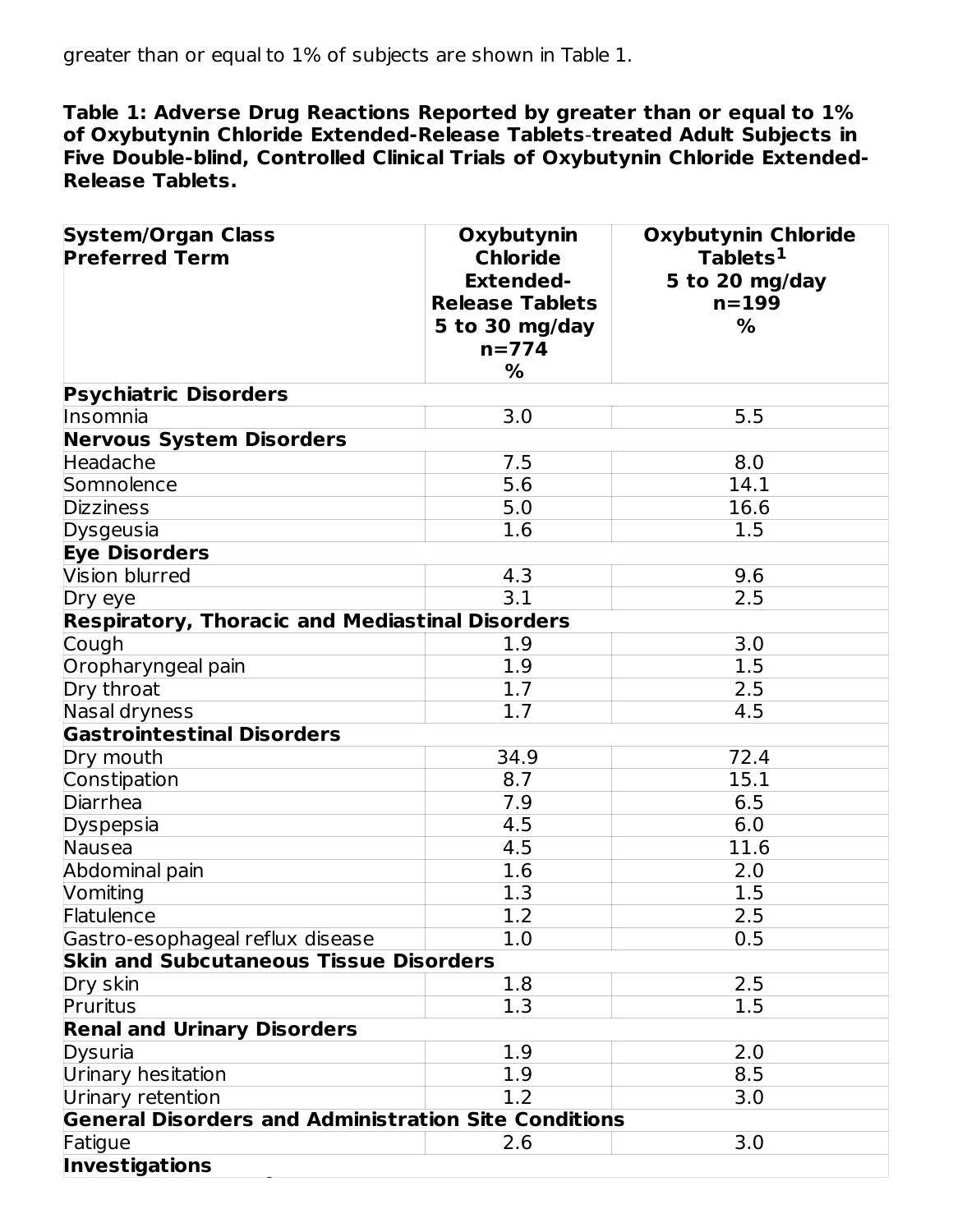| Resio<br>.<br>∸⇔נו חב<br>∼ | - |  |
|----------------------------|---|--|
| $\mathbf{r}$               |   |  |

Immediate-release formulation 1

 $2$  The bundled term residual urine volume consists of the preferred terms residual urine volume and residual urine volume increased.

The discontinuation rate due to adverse reactions was 4.4% with oxybutynin chloride extended-release tablets compared to 0% with oxybutynin chloride tablets. The most frequent adverse reaction causing discontinuation of study medication was dry mouth (0.7%).

The following adverse reactions were reported by less than 1% of oxybutynin chloride extended-release tablets-treated patients and at a higher incidence than placebo in clinical trials: Metabolism and Nutrition Disorders: anorexia, fluid retention; Vascular disorders: hot flush; Respiratory, thoracic and mediastinal disorders: dysphonia; Gastrointestinal Disorders: dysphagia,frequent bowel movements; General disorders and administration site conditions: chest discomfort, thirst.

# **6.2 Postmarketing Experience**

The following additional adverse reactions have been reported from worldwide postmarketing experience with oxybutynin chloride extended-release tablets. Because postmarketing reactions are reported voluntarily from a population of uncertain size, it is not always possible to reliably estimate their frequency or establish a causal relationship to drug exposure.

Infections and Infestations: Urinary tract infection; Psychiatric Disorders: psychotic disorder, agitation, confusional state, hallucinations, memory impairment, abnormal behavior; Nervous System Disorders: convulsions; Eye Disorders: glaucoma; Respiratory, Thoracic and Mediastinal Disorders: nasal congestion; Cardiac Disorders: arrhythmia, tachycardia, palpitations; QT interval prolongation;

Vascular Disorders: flushing, hypertension; Skin and Subcutaneous Tissue Disorders: rash; Renal and Urinary Disorders: impotence; General Disorders and Administration Site Conditions: hypersensitivity reactions, including angioedema with airway obstruction, urticaria, and face edema; anaphylactic reactions requiring hospitalization for emergency treatment; Injury, poisoning and procedural complications: fall.

Additional adverse events reported with some other oxybutynin chloride formulations include: cycloplegia, mydriasis, and suppression of lactation. In one reported case, concomitant use of oxybutynin with carbamazepine and dantrolene was associated with adverse events of vomiting, drowsiness, confusion, unsteadiness, slurred speech and nystagmus, suggestive of carbamazepine toxicity.

# **7 DRUG INTERACTIONS**

The concomitant use of oxybutynin with other anticholinergic drugs or with other agents which produce dry mouth, constipation, somnolence (drowsiness), and/or other anticholinergic-like effects may increase the frequency and/or severity of such effects.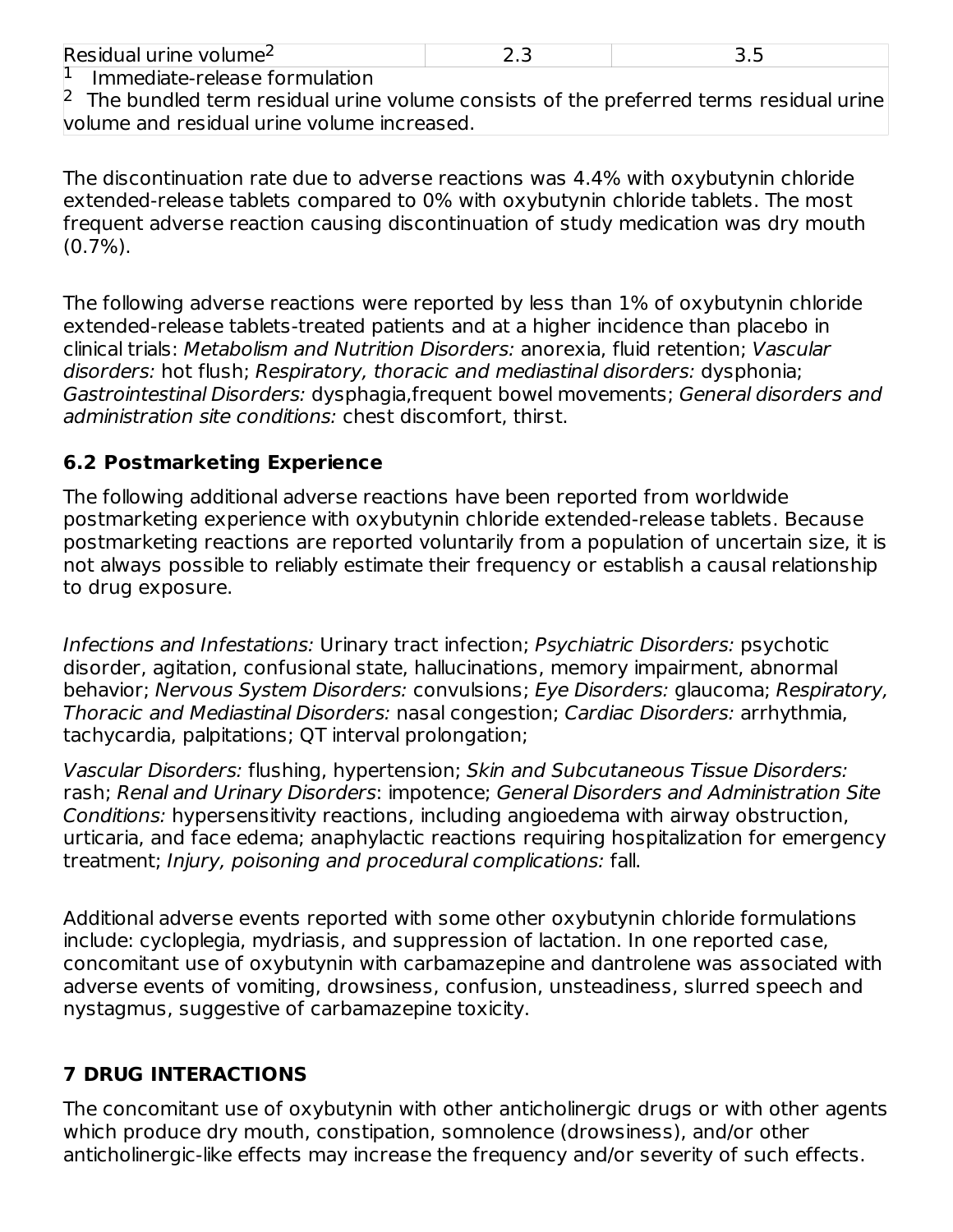Anticholinergic agents may potentially alter the absorption of some concomitantly administered drugs due to anticholinergic effects on gastrointestinal motility. This may be of concern for drugs with a narrow therapeutic index. Anticholinergic agents may also antagonize the effects of prokinetic agents, such as metoclopramide.

Mean oxybutynin plasma concentrations were approximately 2 fold higher when oxybutynin chloride extended-release tablets was administered with ketoconazole, a potent CYP3A4 inhibitor. Other inhibitors of the cytochrome P450 3A4 enzyme system, such as antimycotic agents (e.g., itraconazole and miconazole) or macrolide antibiotics (e.g., erythromycin and clarithromycin), may alter oxybutynin mean pharmacokinetic parameters (i.e., C<sub>max</sub> and AUC). The clinical relevance of such potential interactions is not known. Caution should be used when such drugs are co-administered.

# **8 USE IN SPECIFIC POPULATIONS**

# **8.1 Pregnancy**

# Risk Summary

There are no adequate data on oxybutynin chloride extended-release tablets use in pregnant women to evaluate for a drug-associated risk of major birth defects, miscarriage or adverse maternal or fetal outcomes.

In the U.S. general population, the estimated background risk of major birth defects and miscarriage in clinically recognized pregnancies is 2% to 4% and 15% to 20%, respectively. The background risk of major birth defects and miscarriage for the indicated population is unknown.

# **8.2 Lactation**

# Risk Summary

There are no data on the presence of oxybutynin in human milk, the effects on the breastfed infant, or the effects of oxybutynin chloride extended-release tablets on milk production. The developmental and health benefits of breastfeeding should be considered along with the mother's clinical need for oxybutynin chloride extendedrelease tablets and any potential adverse effects on the breastfed child from oxybutynin chloride extended-release tablets or from the underlying maternal condition.

# **8.4 Pediatric Use**

The safety and efficacy of oxybutynin chloride extended-release tablets were studied in 60 children in a 24-week, open-label, non-randomized trial. Patients were aged 6-15 years, all had symptoms of detrusor overactivity in association with a neurological condition (e.g., spina bifida), all used clean intermittent catheterization, and all were current users of oxybutynin chloride. Study results demonstrated that administration of oxybutynin chloride extended-release tablets 5 mg/day to 20 mg/day was associated with an increase from baseline in mean urine volume per catheterization from 108 mL to 136 mL, an increase from baseline in mean urine volume after morning awakening from 148 mL to 189 mL, and an increase from baseline in the mean percentage of catheterizations without a leaking episode from 34% to 51%.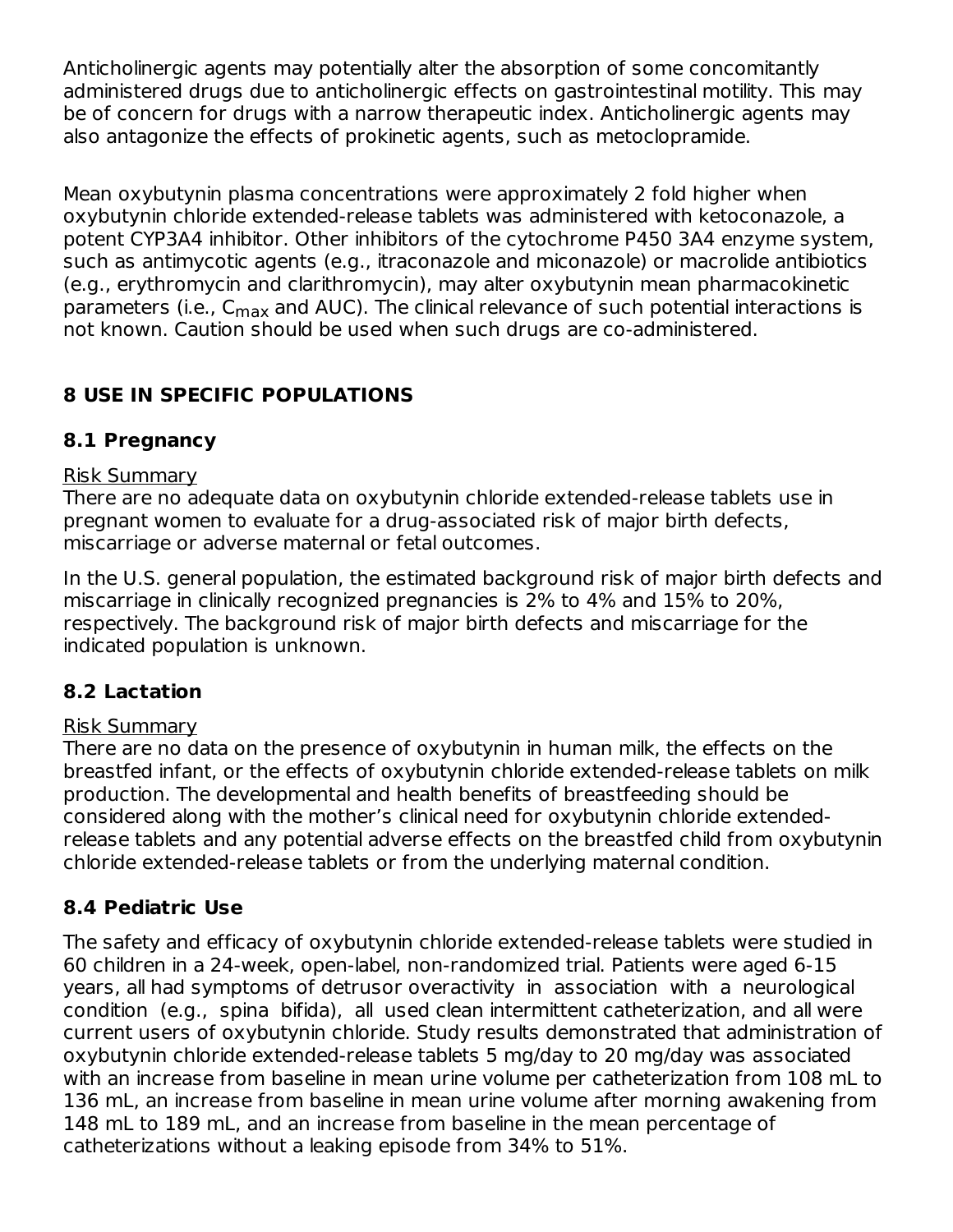Urodynamic results were consistent with clinical results. Administration of oxybutynin chloride extended-release tablets resulted in an increase from baseline in mean maximum cystometric capacity from 185 mL to 254 mL, a decrease from baseline in mean detrusor pressure at maximum cystometric capacity from 44 cm  $H_2O$  to 33 cm  $H_2O$ , and a reduction in the percentage of patients demonstrating uninhibited detrusor contractions (of at least  $15$  cm H<sub>2</sub>O) from  $60\%$  to 28%.

The pharmacokinetics of oxybutynin chloride extended-release tablets in these patients were consistent with those reported for adults [see Clinical Pharmacology (12.3)].

Oxybutynin chloride extended-release tablets are not recommended in pediatric patients who cannot swallow the tablet whole without chewing, dividing, or crushing, or in children under the age of 6.

# **8.5 Geriatric Use**

The rate and severity of anticholinergic effects reported by patients less than 65 years old and those 65 years and older were similar. The pharmacokinetics of oxybutynin chloride extended-release tablets were similar in all patients studied (up to 78 years of age).

# **8.6 Renal Impairment**

There were no studies conducted with oxybutynin chloride extended-release tablets in patients with renal impairment.

# **8.7 Hepatic Impairment**

There were no studies conducted with oxybutynin chloride extended-release tablets in patients with hepatic impairment.

# **10 OVERDOSAGE**

The continuous release of oxybutynin from oxybutynin chloride extended-release tablets should be considered in the treatment of overdosage. Patients should be monitored for at least 24 hours. Treatment should be symptomatic and supportive. A cathartic may be administered.

Overdosage with oxybutynin chloride has been associated with anticholinergic effects including central nervous system excitation, flushing, fever, dehydration, cardiac arrhythmia, vomiting, and urinary retention.

Ingestion of 100 mg oxybutynin chloride in association with alcohol has been reported in a 13-year-old boy who experienced memory loss, and a 34-year-old woman who developed stupor, followed by disorientation and agitation on awakening, dilated pupils, dry skin, cardiac arrhythmia, and retention of urine. Both patients fully recovered with symptomatic treatment.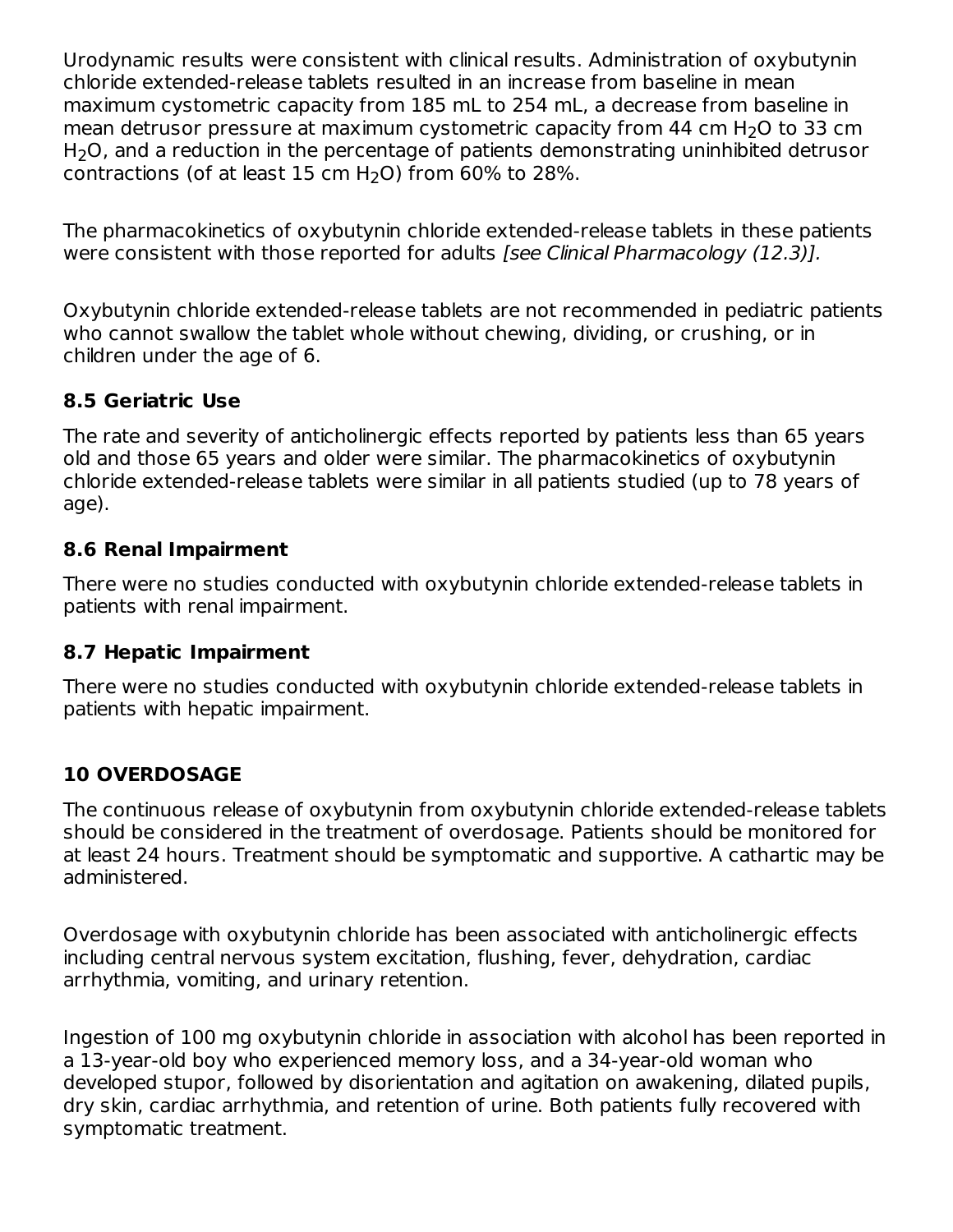# **11 DESCRIPTION**

Oxybutynin chloride, USP is an antispasmodic, muscarinic antagonist. Each oxybutynin chloride extended-release tablet, USP contains 5 mg, 10 mg, or 15 mg of oxybutynin chloride USP, formulated as a once-a-day controlled-release tablet for oral administration. Oxybutynin chloride, USP is administered as a racemate of R- and Senantiomers.

Chemically, oxybutynin chloride, USP is 4(diethylamino-but-2-ynyl (RS) 2-cyclohexyl-2 hydroxy 2 phenyl acetate hydrochloride. The molecular formula of oxybutynin chloride, USP is  $C_{22}H_{31}NO_3\bullet$ HCl.

Its structural formula is:



Oxybutynin chloride, USP is a white crystalline powder with a molecular weight of 393.95. It is freely soluble in water and in alcohol, very soluble in methanol and in chloroform, soluble in acetone, slightly soluble in ether, very slightly soluble in hexane.

Oxybutynin chloride extended-release tablets, USP also contains the following inert ingredients: anhydrous dibasic calcium phosphate, povidone, hypromellose, colloidal silicon dioxide, magnesium stearate, polyethylene glycol, methacrylic acid copolymer type c, talc, titanium dioxide, triethyl citrate, sodium bicarbonate, sodium lauryl sulfate, ferrosoferric oxide, ferric oxide red (in 10 mg only) and iron oxide yellow (in 5 mg and 15 mg only).

The imprinting material contains: shellac glaze, black iron oxide, propylene glycol and ammonium hydroxide.

Meets USP Dissolution Test 9.

### System Components and Performance

Oxybutynin chloride extended-release tablets, USP are formulated to deliver oxybutynin chloride at a controlled rate over approximately 24 hours. The dosage form is comprised of a hydrophilic cellulose polymer matrix tablet surrounded by an enteric coating system. The enteric coat is insoluble in the low pH environment of the stomach. As the tablet passes through the stomach and enters the higher pH environment of the small intestine, the enteric coating dissolves and/or erodes to expose the polymer matrix tablet which swells and releases drug at a controlled rate via diffusion and/or erosion.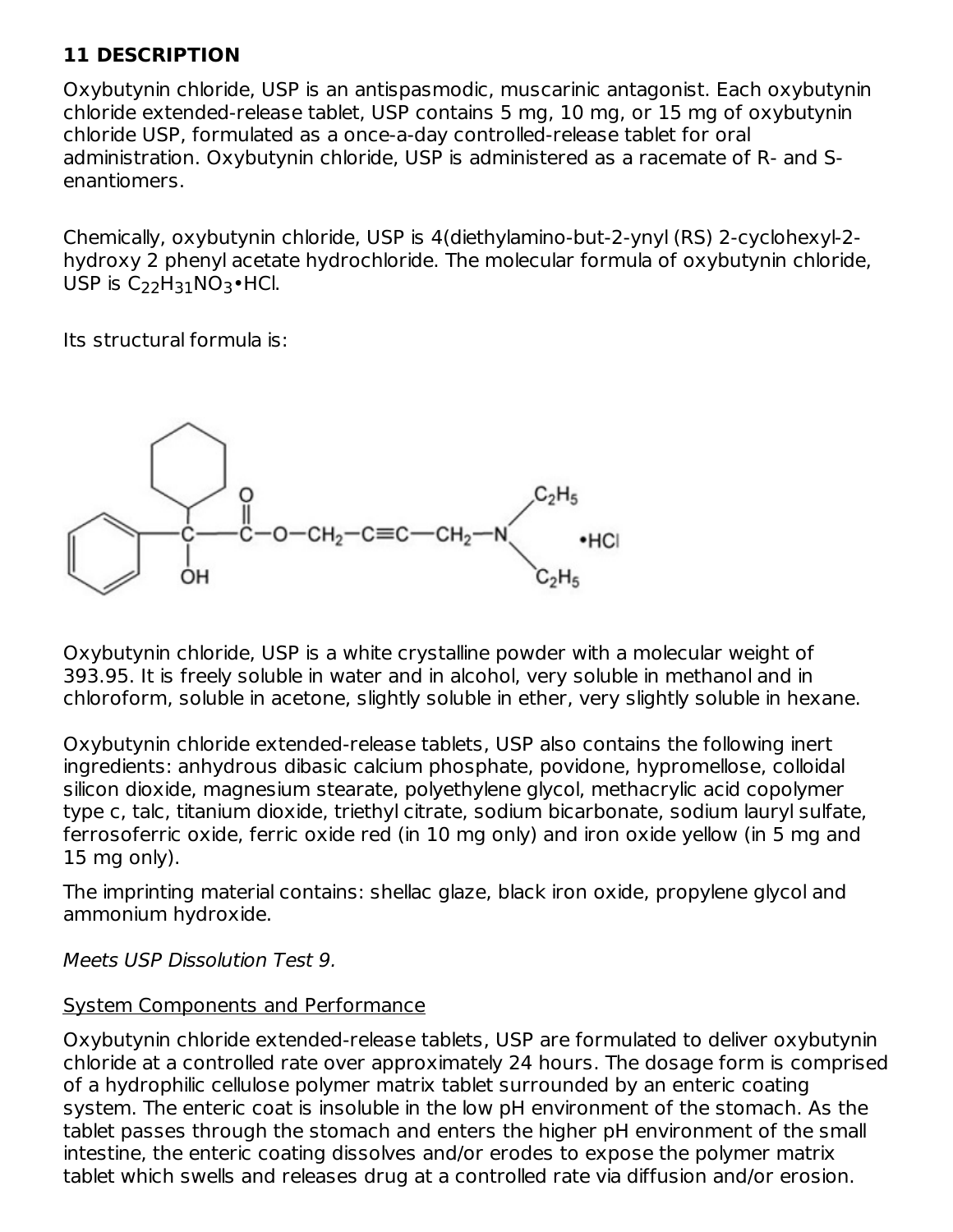# **12 CLINICAL PHARMACOLOGY**

# **12.1 Mechanism of Action**

Oxybutynin relaxes bladder smooth muscle. Oxybutynin chloride exerts a direct antispasmodic effect on smooth muscle and inhibits the muscarinic action of acetylcholine on smooth muscle. No blocking effects occur at skeletal neuromuscular junctions or autonomic ganglia (antinicotinic effects).

Antimuscarinic activity resides predominantly in the R-isomer. A metabolite, desethyloxybutynin, has pharmacological activity similar to that of oxybutynin in *in vitro* studies.

### **12.2 Pharmacodynamics**

In patients with conditions characterized by involuntary bladder contractions, cystometric studies have demonstrated that oxybutynin increases bladder (vesical) capacity, diminishes the frequency of uninhibited contractions of the detrusor muscle, and delays the initial desire to void.

# **12.3 Pharmacokinetics**

#### **Absorption**

Following the first dose of oxybutynin chloride extended-release tablets, oxybutynin plasma concentrations rise for 4 to 6 hours; thereafter steady concentrations are maintained for up to 24 hours, minimizing fluctuations between peak and trough concentrations associated with oxybutynin.

The relative bioavailabilities of R- and S-oxybutynin from oxybutynin chloride extendedrelease tablets are 156% and 187%, respectively, compared with oxybutynin. The mean pharmacokinetic parameters for R and S-oxybutynin are summarized in Table 2. The plasma concentration-time profiles for R- and S-oxybutynin are similar in shape; Figure 1 shows the profile for R-oxybutynin.

#### **Table 2: Mean (SD) R- and S-Oxybutynin Pharmacokinetic Parameters Following a Single Dose of Oxybutynin Chloride Extended-Release Tablets 10 mg (n=43)**

| <b>Parameters (units)</b>    |             | R-Oxybutynin        | S-Oxybutynin |        |
|------------------------------|-------------|---------------------|--------------|--------|
| $C_{\text{max}}(ng/mL)$      |             | (0.6)               | 1.8          | (1.0)  |
| $T_{\text{max}}$ (h)         |             | (5.4)               | 11.8         | (5.3)  |
| $t_{1/2}$ (h)                | <u>!3.2</u> | (6.2)               | l2.4         | (6.1)  |
| $AUC_{(0-48)}(ng\cdot h/mL)$ | 18.4        | $\left(10.3\right)$ | 34.2         | (16.9) |
| $AUC_{inf}$ (ng • h/mL)      |             | 12.2                | 39.5         |        |

**Figure 1:Mean R-oxybutynin plasma concentrations following a single dose of Oxybutynin Chloride Extended-Release Tablets 10 mg and oxybutynin 5 mg administered every 8 hours (n=23 for each treatment).**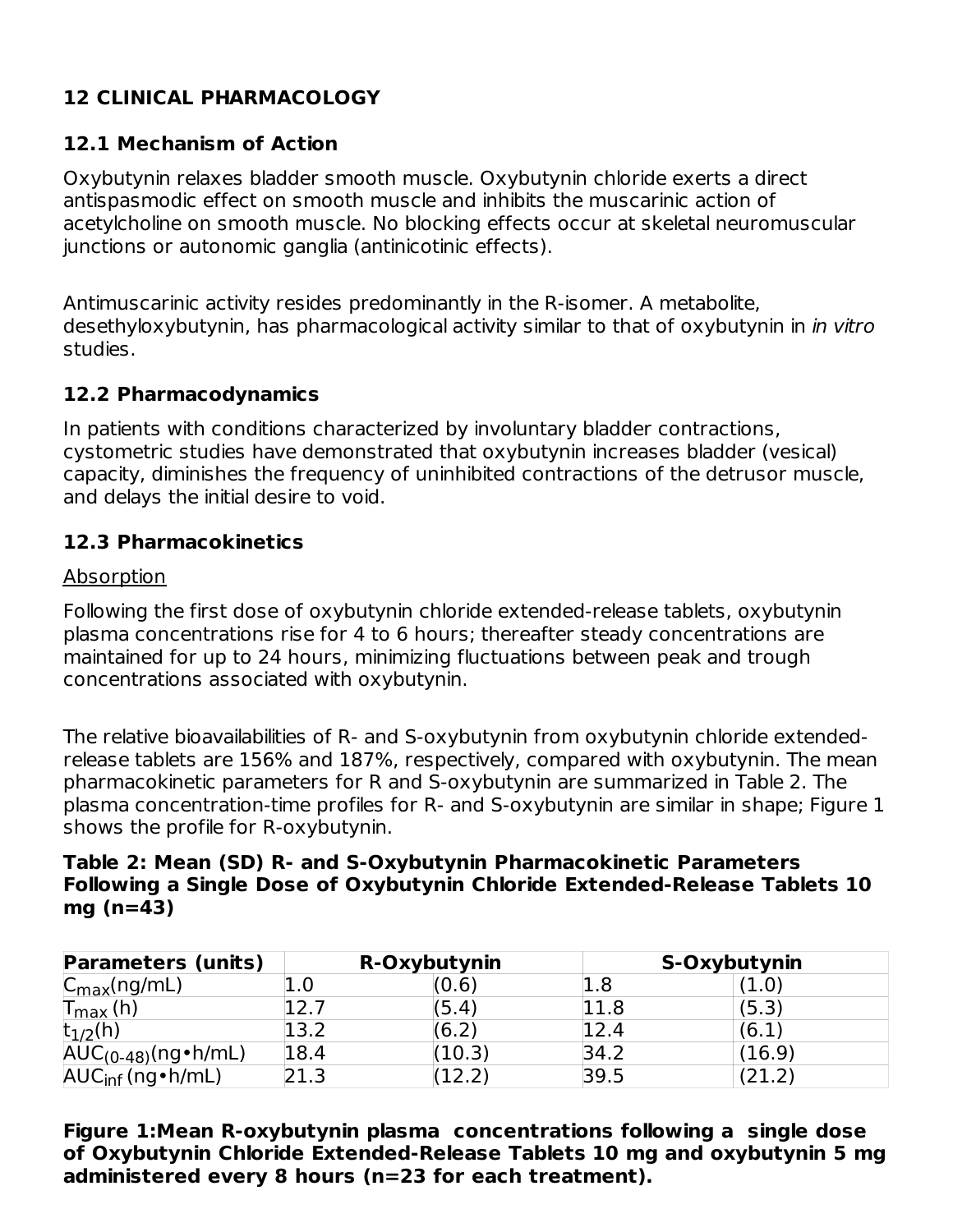

Steady state oxybutynin plasma concentrations are achieved by Day 3 of repeated oxybutynin chloride extended-release tablets dosing, with no observed drug accumulation or change in oxybutynin and desethyloxybutynin pharmacokinetic parameters.

Oxybutynin chloride extended-release tablets steady state pharmacokinetics were studied in 19 children aged 5 to15 years with detrusor overactivity associated with a neurological condition (e.g., spina bifida). The children were on oxybutynin chloride extended-release tablets total daily dose ranging from 5 mg to 20 mg (0.10 mg/kg to 0.77 mg/kg). Sparse sampling technique was used to obtain serum samples. When all available data are normalized to an equivalent of 5 mg per day of oxybutynin chloride extended-release tablets the mean pharmacokinetic parameters derived for R- and Soxybutynin and R- and S-desethyloxybutynin are summarized in Table 3. The plasmatime concentration profiles for R- and S-oxybutynin are similar in shape; Figure 2 shows the profile for R-oxybutynin when all available data are normalized to an equivalent of 5 mg per day.

**Table 3: Mean ± SD R- and S-Oxybutynin and R- and S-Desethyloxybutynin Pharmacokinetic Parameters in Children Aged 5 to 15 Following Administration of 5 to 20 mg Oxybutynin Chloride Extended-Release Tablets Once Daily (n=19), All Available Data Normalized to an Equivalent of Oxybutynin Chloride Extended-Release Tablets 5 mg Once Daily**

|                         | <b>R-Oxybutynin</b> | S-Oxybutynin    | <b>R- Desethyl</b><br>oxybutynin | <b>S-Desethyl</b><br>oxybutynin |
|-------------------------|---------------------|-----------------|----------------------------------|---------------------------------|
| $C_{\text{max}}(ng/mL)$ | $0.7 \pm 0.4$       | $1.3 \pm 0.8$   | $7.8 \pm 3.7$                    | $4.2 \pm 2.3$                   |
| $T_{\text{max}}$ (h)    | 5.0                 |                 |                                  |                                 |
| AUC (ng • h/mL)         | $12.8 \pm 7.0$      | $23.7 \pm 14.4$ | $125.1 \pm 66.7$                 | $73.6 \pm 47.7$                 |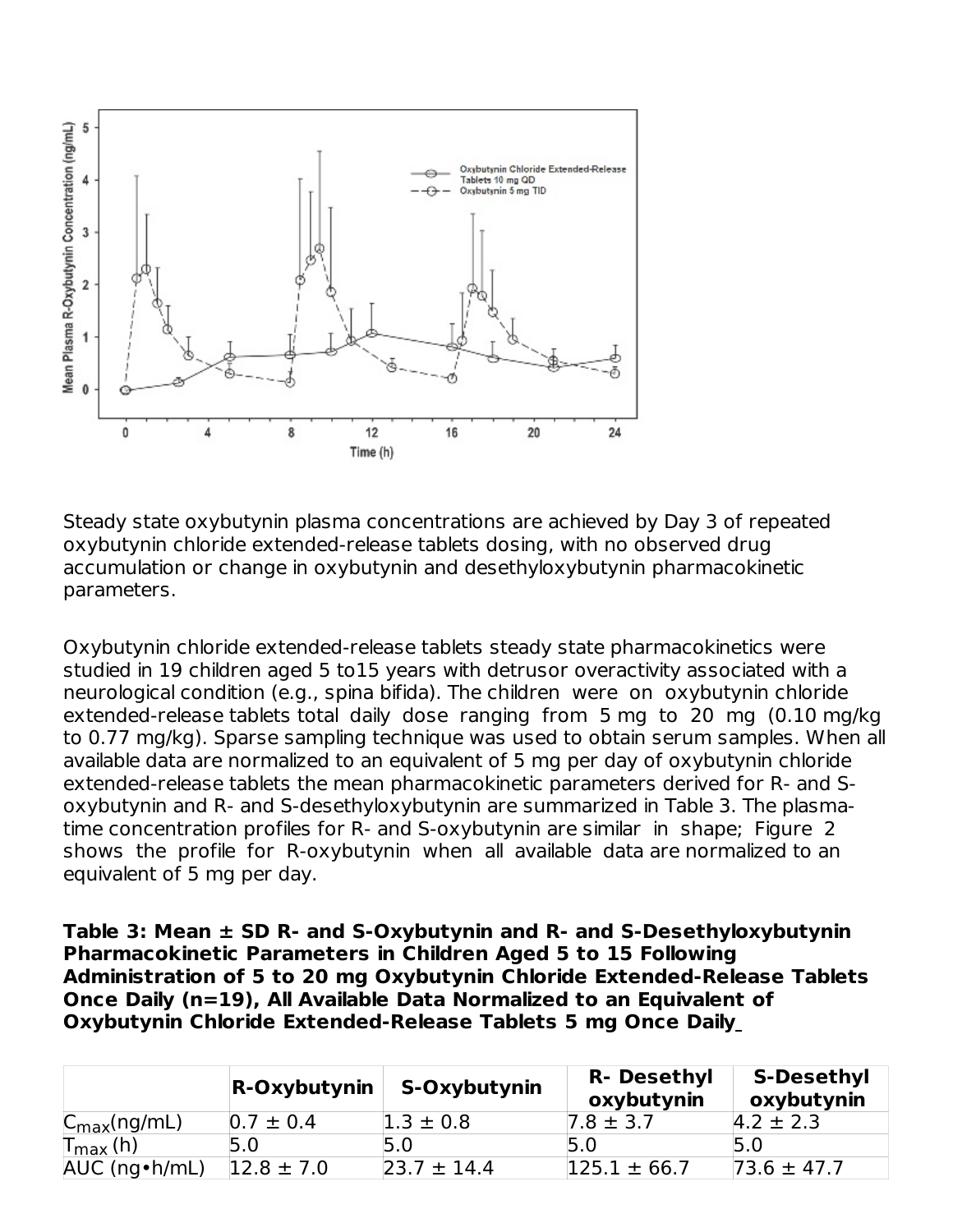**Figure 2: Mean steady state (± SD) R-oxybutynin plasma concentrations following administration of 5 to 20 mg Oxybutynin Chloride Extended-Release Tablets once daily in children aged 5 to 15. Plot represents all available data normalized to an equivalent of Oxybutynin Chloride Extended-Release Tablets 5 mg once daily.**



# Food Effects

The rate and extent of absorption and metabolism of oxybutynin are similar under fed and fasted conditions.

### **Distribution**

Oxybutynin is widely distributed in body tissues following systemic absorption. The volume of distribution is 193 L after intravenous administration of 5 mg oxybutynin chloride. Both enantiomers of oxybutynin are highly bound (greater than 99%) to plasma proteins. Both enantiomers of N-desethyloxybutynin are also highly bound (greater than 97%) to plasma proteins. The major binding protein is alpha-1 acid glycoprotein.

### Metabolism

Oxybutynin is metabolized primarily by the cytochrome P450 enzyme systems, particularly CYP3A4 found mostly in the liver and gut wall. Its metabolic products include phenylcyclohexylglycolic acid, which is pharmacologically inactive, and desethyloxybutynin, which is pharmacologically active. Following oxybutynin chloride extended-release tablets administration, plasma concentrations of R- and Sdesethyloxybutynin are 73% and 92%, respectively, of concentrations observed with oxybutynin.

### Excretion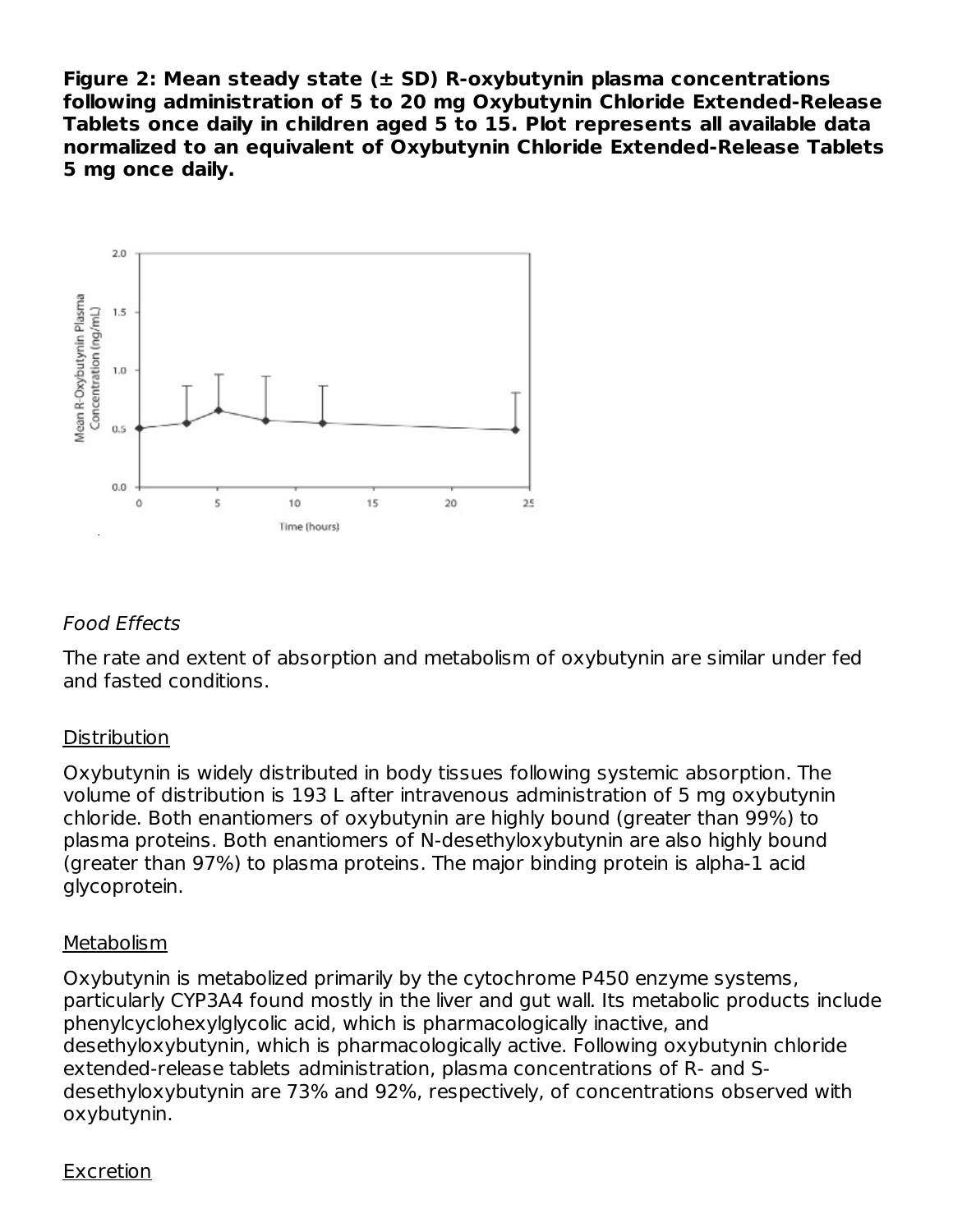Oxybutynin is extensively metabolized by the liver, with less than 0.1% of the administered dose excreted unchanged in the urine. Also, less than 0.1% of the administered dose is excreted as the metabolite desethyloxybutynin.

## Dose Proportionality

Pharmacokinetic parameters of oxybutynin and desethyloxybutynin (C<sub>max</sub> and AUC) following administration of 5 mg - 20 mg of oxybutynin chloride extended-release tablets are dose proportional.

# Use in Specific Populations

# Pediatric

The pharmacokinetics of oxybutynin chloride extended-release tablets were evaluated in 19 children aged 5-15 years with detrusor overactivity associated with a neurological condition (e.g., spina bifida). The pharmacokinetics of oxybutynin chloride extendedrelease tablets in these pediatric patients were consistent with those reported for adults (see Tables 2 and 3, and Figures 1 and 2 above).

### Gender

There are no significant differences in the pharmacokinetics of oxybutynin in healthy male and female volunteers following administration of oxybutynin chloride extendedrelease tablets.

### Race

Available data suggest that there are no significant differences in the pharmacokinetics of oxybutynin based on race in healthy volunteers following administration of oxybutynin chloride extended-release tablets.

# **13 NONCLINICAL TOXICOLOGY**

# **13.1 Carcinogenesis, Mutagenesis, Impairment of Fertility**

#### Carcinogenesis

A 24-month study in rats at dosages of oxybutynin chloride of 20 mg/kg/day, 80 mg/kg/day, and 160 mg/kg/day showed no evidence of carcinogenicity. These doses are approximately 6, 25, and 50 times the maximum human exposure, based on a human equivalent dose taking into account normalization of body surface area.

**Mutagenesis** 

Oxybutynin chloride showed no increase of mutagenic activity when tested in Schizosaccharomyces pompholiciformis, Saccharomyces cerevisiae, and Salmonella typhimurium test systems.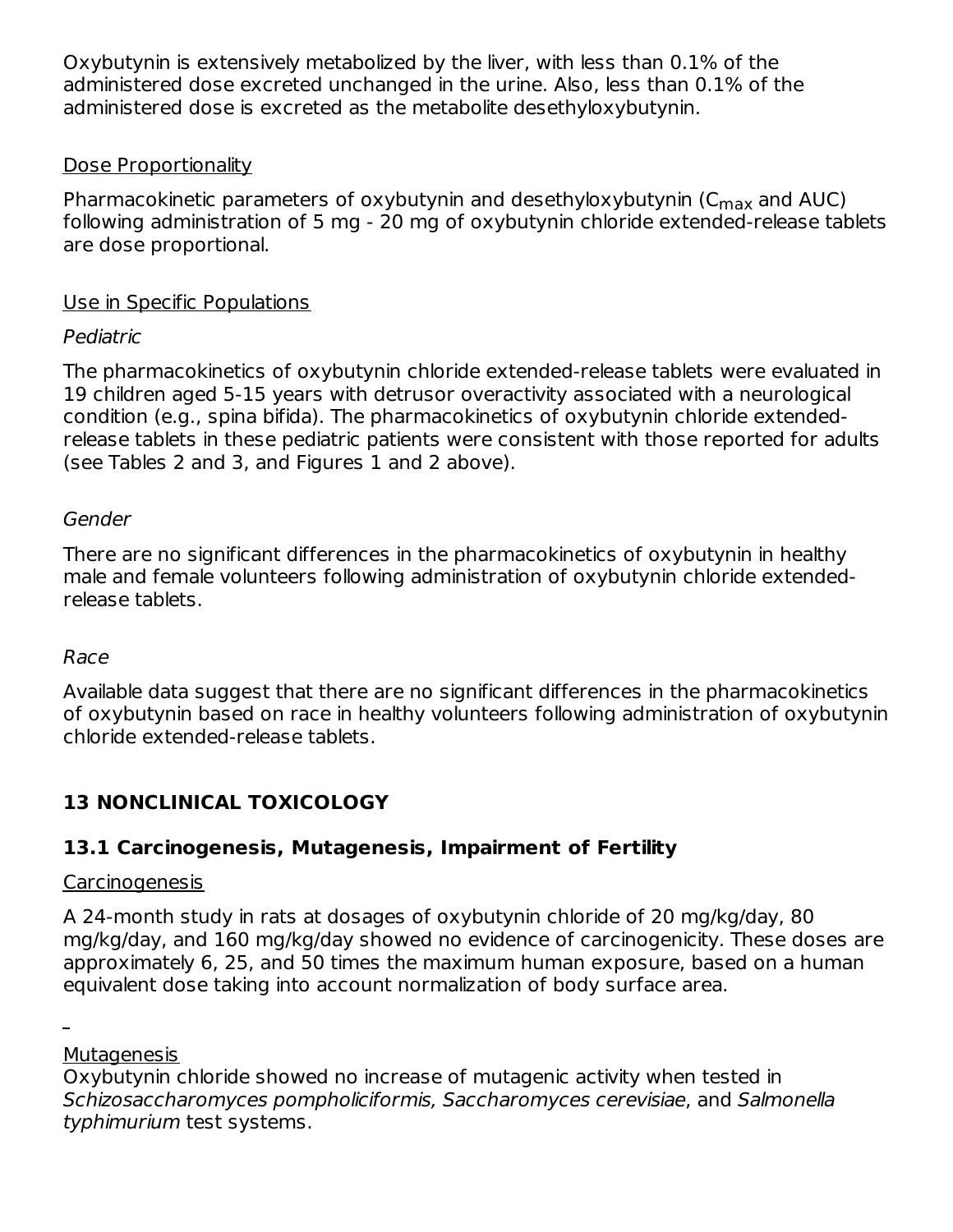Impairment of Fertility

No impairment of fertility was seen in rats at dosages up to 75 mg/kg/day (24 times the MRHD on a mg/m2 basis) when administered for 2 weeks prior to mating in females and for 9 weeks prior to mating in males.

# **14 CLINICAL STUDIES**

Oxybutynin chloride extended-release tablets were evaluated for the treatment of patients with overactive bladder with symptoms of urge urinary incontinence, urgency, and frequency in three controlled efficacy studies. The majority of patients were Caucasian (89.0%) and female (91.9%) with a mean age of 59 years

(range, 18 to 98 years). Entry criteria required that patients have urge or mixed incontinence (with a predominance of urge) as evidenced by greater than or equal to 6 urge incontinence episodes per week and greater than or equal to 10 micturitions per day. Study 1 was a fixed-dose escalation design, whereas the

other two studies used a dose-adjustment design in which each patient's final dose was adjusted to a balance between improvement of incontinence symptoms and tolerability of side effects. All three studies included patients known to be responsive to oxybutynin or other anticholinergic medications, and

these patients were maintained on a final dose for up to 2 weeks.

The efficacy results for the three controlled trials are presented in the following Tables 4, 5, and 6 and Figures 3, 4, and 5.

# **Table 4: Number of Urge Urinary Incontinence Episodes Per Week (Study 1)**

| Study 1                                                  | n                   | Oxybutynin<br><b>Chloride Extended-</b><br><b>Release Tablets</b> | n  | <b>Placebo</b> |  |
|----------------------------------------------------------|---------------------|-------------------------------------------------------------------|----|----------------|--|
| Mean Baseline                                            | 34                  | 15.9                                                              | 16 | 20.9           |  |
| Mean (SD) Change from Baseline <sup>t</sup>              | 34                  | $-15.8(8.9)$                                                      | 16 | $-7.6(8.6)$    |  |
| 95% Confidence Interval for Difference                   | $(-13.6, -2.8)^{*}$ |                                                                   |    |                |  |
| (Oxybutynin Chloride Extended-Release Tablets - Placebo) |                     |                                                                   |    |                |  |

The difference between oxybutynin chloride extended-release tabletsand placebo was \* statistically significant.

 $^\dagger$  Covariate adjusted mean with missing observations set to baseline values

# **Figure 3: Mean Change (±SD) in Urge Urinary Incontinence Episodes Per Week from Baseline (Study 1)**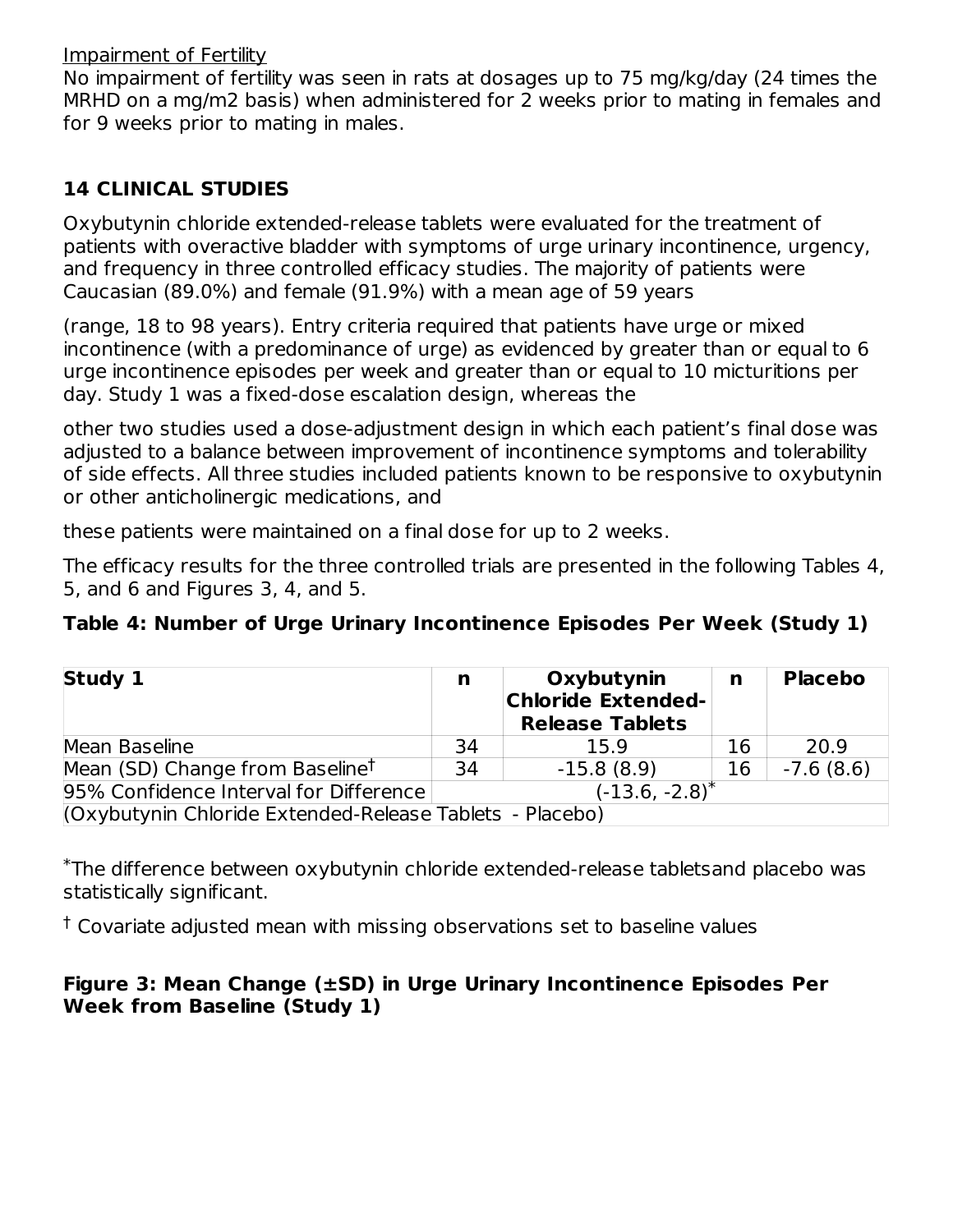

\* The difference between oxybutynin chloride extended-release tablets and placebo was statistically significant.

# **Table 5: Number of Urge Urinary Incontinence Episodes Per Week (Study 2)**

| <b>Study 2</b>                                              | n             | Oxybutynin<br><b>Chloride</b><br><b>Extended-</b><br><b>Release Tablets</b> | n  | oxybutynin    |  |
|-------------------------------------------------------------|---------------|-----------------------------------------------------------------------------|----|---------------|--|
| Mean Baseline                                               | 53            | 27.6                                                                        | 52 | 23.0          |  |
| Mean (SD) Change from Baseline <sup>t</sup>                 | 53            | $-17.6(11.9)$                                                               | 52 | $-19.4(11.9)$ |  |
| 95% Confidence Interval for Difference                      | $(-2.8, 6.5)$ |                                                                             |    |               |  |
| (Oxybutynin Chloride Extended-Release Tablets - Oxybutynin) |               |                                                                             |    |               |  |

 $^\dagger$  Covariate adjusted mean with missing observations set to baseline values

# **Figure 4: Mean Change (±SD) in Urge Urinary Incontinence Episodes Per Week from Baseline (Study 2)**



# **Table 6: Number of Urge Urinary Incontinence Episodes Per Week (Study 3)**

| <b>Study 3</b> | --<br>. . | Oxybutynin      | n | oxybutynin |
|----------------|-----------|-----------------|---|------------|
|                |           | <b>Chloride</b> |   |            |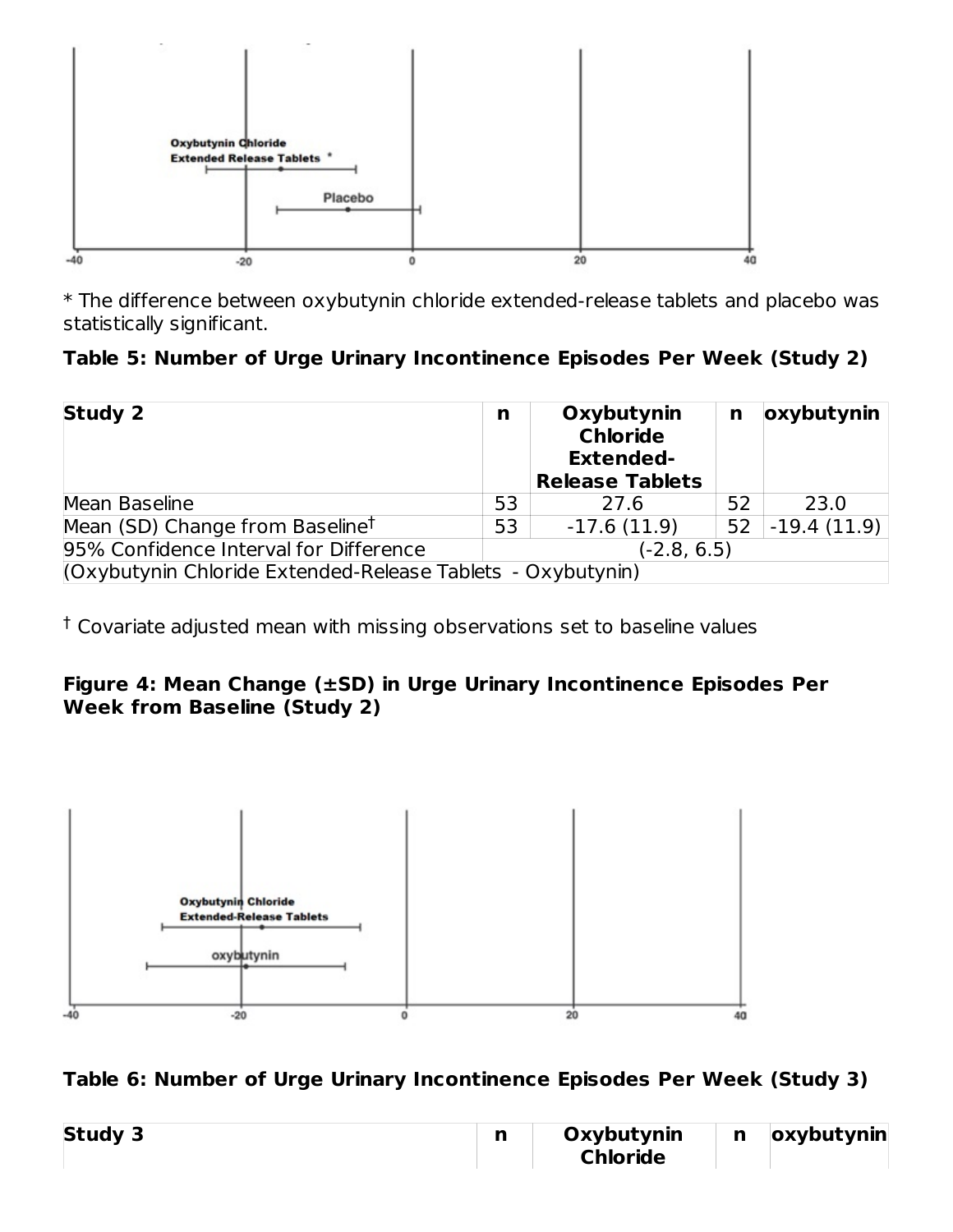|                                                                         |     | <b>Extended-</b><br><b>Release Tablets</b> |     |                   |
|-------------------------------------------------------------------------|-----|--------------------------------------------|-----|-------------------|
| Mean Baseline                                                           | 111 | 18.9                                       | 115 | 19.5              |
| Mean (SD) Change from Baseline <sup>†</sup>                             | 111 | $-14.5(8.7)$                               |     | $115$ -13.8 (8.6) |
| $(-3.0, 1.\overline{6})^{**}$<br>95% Confidence Interval for Difference |     |                                            |     |                   |
| (Oxybutynin Chloride Extended-Release Tablets - Oxybutynin)             |     |                                            |     |                   |

The difference between oxybutynin chloride extended-release tabletsand oxybutynin \*\* fulfilled the criteria for comparable efficacy.

 $^\dagger$  Covariate adjusted mean with missing observations set to baseline values

## **Figure 5: Mean Change (±SD) in Urge Urinary Incontinence Episodes Per Week from Baseline (Study 3)**



\*\* The difference between oxybutynin chloride extended-release tablets and oxybutynin fulfilled the criteria for comparable efficacy.

# **16 HOW SUPPLIED/STORAGE AND HANDLING**

Oxybutynin chloride extended-release tablets, USP are available in three dosage strengths, 5 mg (light yellow to yellow), 10 mg (light pink to pink), and 15 mg (light grey to grey) and are imprinted on one side with "0B1", "0B2", or "0B3" with black ink. Oxybutynin chloride extended-release tablets, USP are supplied in bottles of 100 tablets and 500 tablets.

| 5 <sub>mg</sub> | 100 count bottle with child resistant closures | NDC 27241-155-04 |
|-----------------|------------------------------------------------|------------------|
|                 | 500 count bottle                               | NDC 27241-155-08 |
| $10 \text{ mg}$ | 100 count bottle with child resistant closures | NDC 27241-156-04 |
|                 | 500 count bottle                               | NDC 27241-156-08 |
| $15 \text{ ma}$ | 100 count bottle with child resistant closures | NDC 27241-157-04 |
|                 |                                                |                  |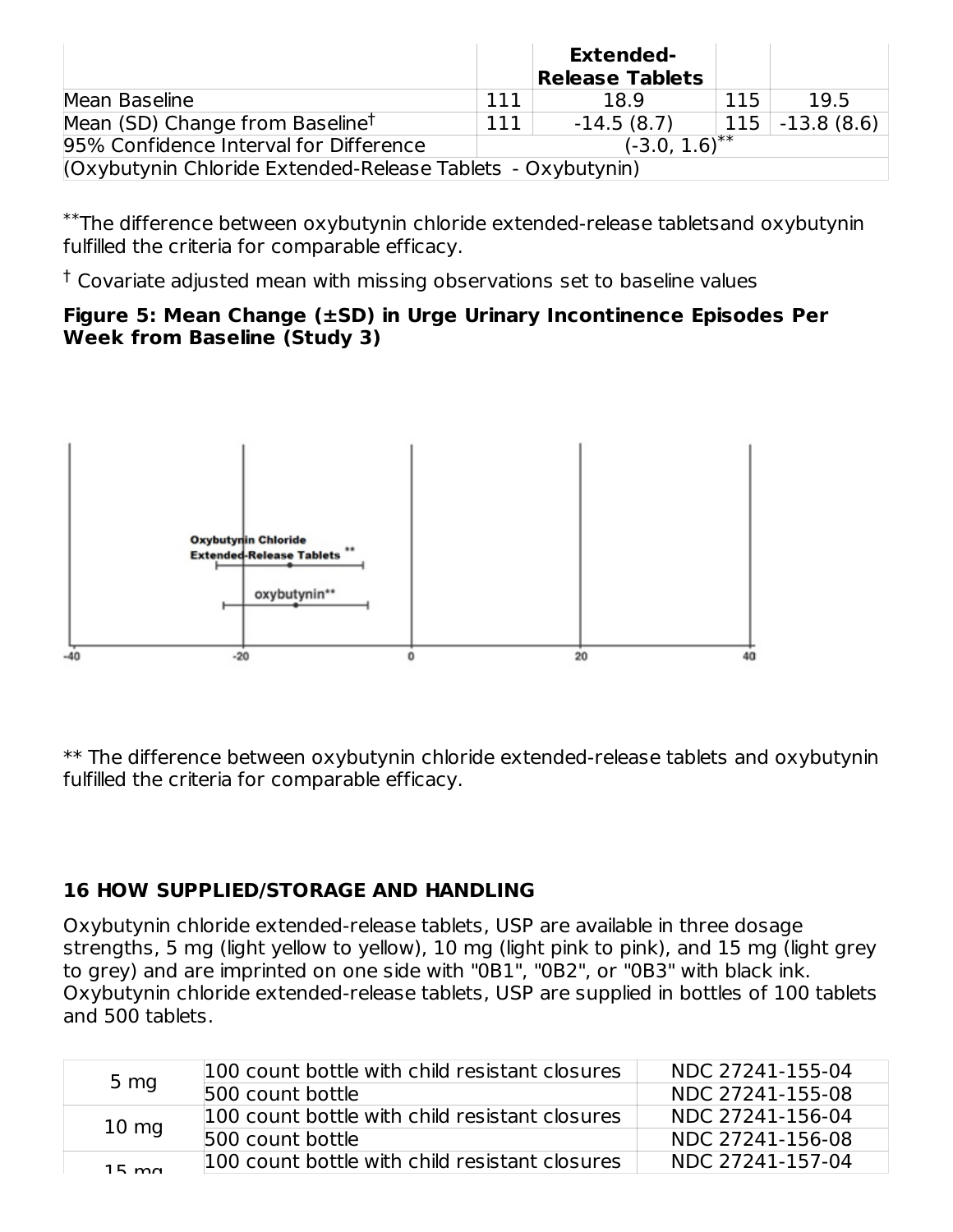| <b>LJ IIIY</b> | 500 count bottle | NDC 27241-157-08 |
|----------------|------------------|------------------|

#### **Storage**

Store at 20°C to 25°C (68°F to 77°F); excursions permitted to 15°C to 30°C (59°F to 86°F). [see USP Controlled Room Temperature]. Protect from moisture and humidity.

Keep out of reach of children.

### **17 PATIENT COUNSELING INFORMATION**

- Patients should be informed that oxybutynin may produce angioedema that could result in life threatening airway obstruction. Patients should be advised to promptly discontinue oxybutynin therapy and seek immediate medical attention if they experience swelling of the tongue, edema of the laryngopharynx, or difficulty breathing.
- Patients should be informed that anticholinergic (antimuscarinic) agents such as oxybutynin chloride extended-release tablets, may produce clinically significant adverse reactions related to anticholinergic activity such as:
	- Urinary retention and constipation
	- Heat prostration due to decreased sweating. Heat prostration can occur when anticholinergic medicines are administered in the presence of high environmental temperature.
- Patients should be informed that anticholinergic medicines such as oxybutynin chloride extended-release tablets may produce drowsiness (somnolence), dizziness or blurred vision. Patients should be advised to exercise caution in decisions to engage in potentially dangerous activities until oxybutynin chloride extended-release tablets effects have been determined.
- Patients should be informed that alcohol may enhance the drowsiness caused by anticholinergic agents such as oxybutynin chloride extended-release tablets.
- Patients should be informed that oxybutynin chloride extended-release tablets should be swallowed whole with the aid of liquids. Patients should not chew, divide, or crush tablets.
- Oxybutynin chloride extended-release tablets should be taken at approximately the same time each day.

For more information call 1-855-664-7744.

Product of INDIA

### **Marketed by:**

Ajanta Pharma USA Inc.

Bridgewater, NJ 08807.

#All trademarks are the properties of their respective owners

Revised: 05/2021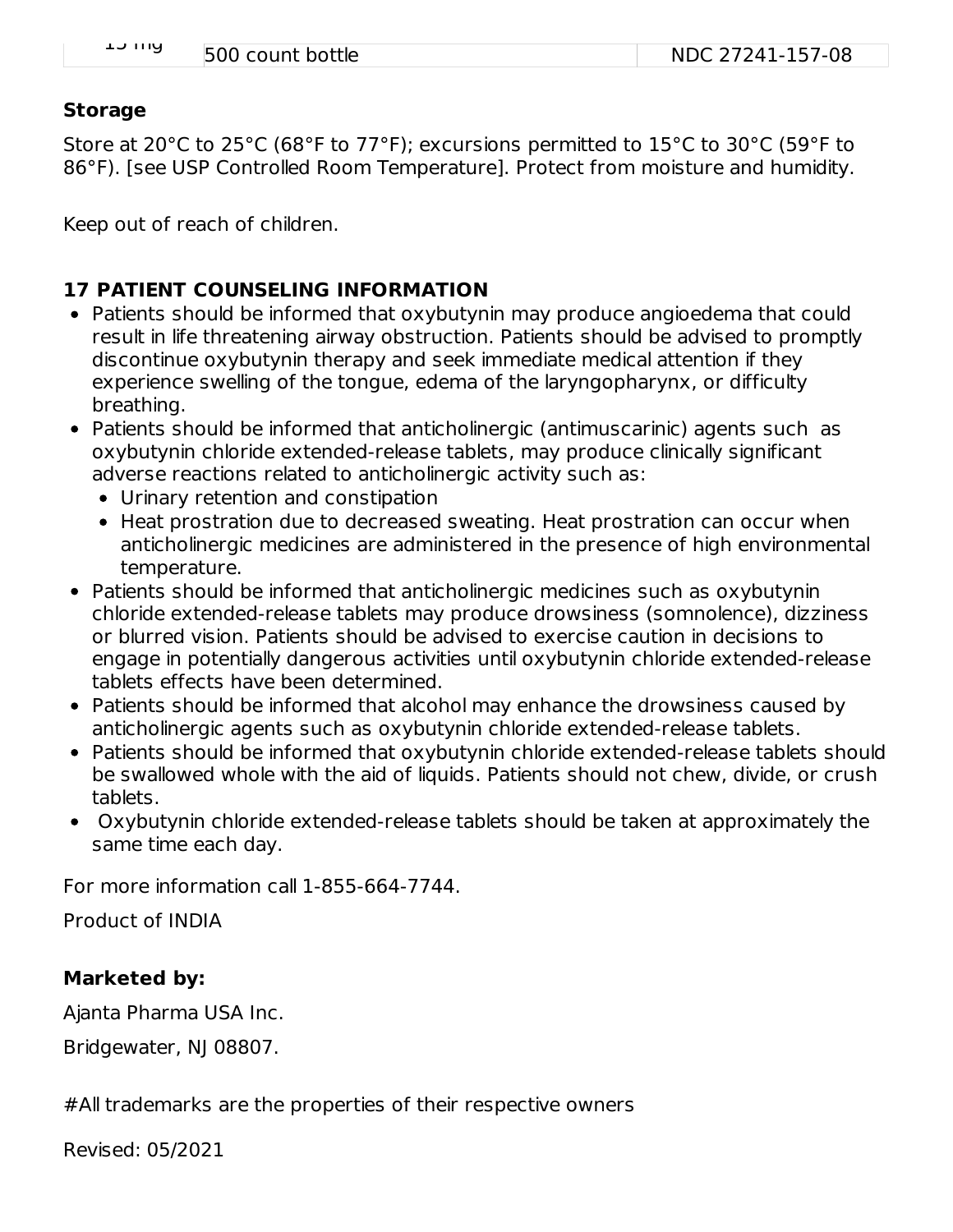# **PACKAGE LABEL.PRINCIPAL DISPLAY PANEL**

NDC 27241-155-04 100 Tablets Oxybutynin Chloride Extended-Release Tablets, USP 5 mg Rx Only ajanta

| Each enteric-coated extended-release tablet<br>/018<br>contains oxybutynin chloride, USP 5 mg.<br><b>Usual Dosage:</b><br>See package insert for dosage information.<br><b>VIH/DRU</b><br>Storage: Store at 20°C to 25°C (68°F to 77°F);<br>excursions permitted to 15°C to 30°C (59°F to<br>86°F). [see USP Controlled Room Temperature].<br>ž<br>Protect from moisture and humidity. | 100 tablets<br>NDC 27241-155-04<br><b>Oxybutynin Chloride</b><br><b>Extended-Release</b><br>Tablets, USP | <b>OPZ</b> Area<br>29 x 26 mm |
|----------------------------------------------------------------------------------------------------------------------------------------------------------------------------------------------------------------------------------------------------------------------------------------------------------------------------------------------------------------------------------------|----------------------------------------------------------------------------------------------------------|-------------------------------|
| Code<br>This package is child-resistant.<br>Keep out of reach of children.                                                                                                                                                                                                                                                                                                             | 5 <sub>mg</sub>                                                                                          |                               |
| Marketed by:<br>3011265<br>Ajanta Pharma USA Inc.<br>Bridgewater, NJ 08807.<br>Made in INDIA.                                                                                                                                                                                                                                                                                          | $\mathbf{R}_{\mathbf{z}}$ Only<br>ajanta                                                                 | 7241155                       |

NDC 27241-156-04 100 Tablets Oxybutynin Chloride Extended-Release Tablets, USP 10 mg Rx Only ajanta

| Each enteric-coated extended-release tablet<br>contains oxybutynin chloride, USP 10 mg.<br><b>Usual Dosage:</b><br>See package insert for dosage information.<br>Storage: Store at 20°C to 25°C (68°F to 77°F);<br>excursions permitted to 15°C to 30°C (59°F to<br>86°F). [see USP Controlled Room Temperature].<br>Protect from moisture and humidity. | D/018<br>NDC 27241-156-04<br><b>MH/DR</b><br>ž | 100 tablets<br><b>Oxybutynin Chloride</b><br><b>Extended-Release</b><br><b>Tablets, USP</b> | <b>OPZ</b> Area<br>29 x 26 mm |
|----------------------------------------------------------------------------------------------------------------------------------------------------------------------------------------------------------------------------------------------------------------------------------------------------------------------------------------------------------|------------------------------------------------|---------------------------------------------------------------------------------------------|-------------------------------|
| This package is child-resistant.<br>Keep out of reach of children.<br>Marketed by:<br>Ajanta Pharma USA Inc.<br>Bridgewater, NJ 08807.<br>Made in INDIA.                                                                                                                                                                                                 | Code<br>3011267<br>$\mathbf{R}$ Only           | $10$ mg<br>ajanta                                                                           |                               |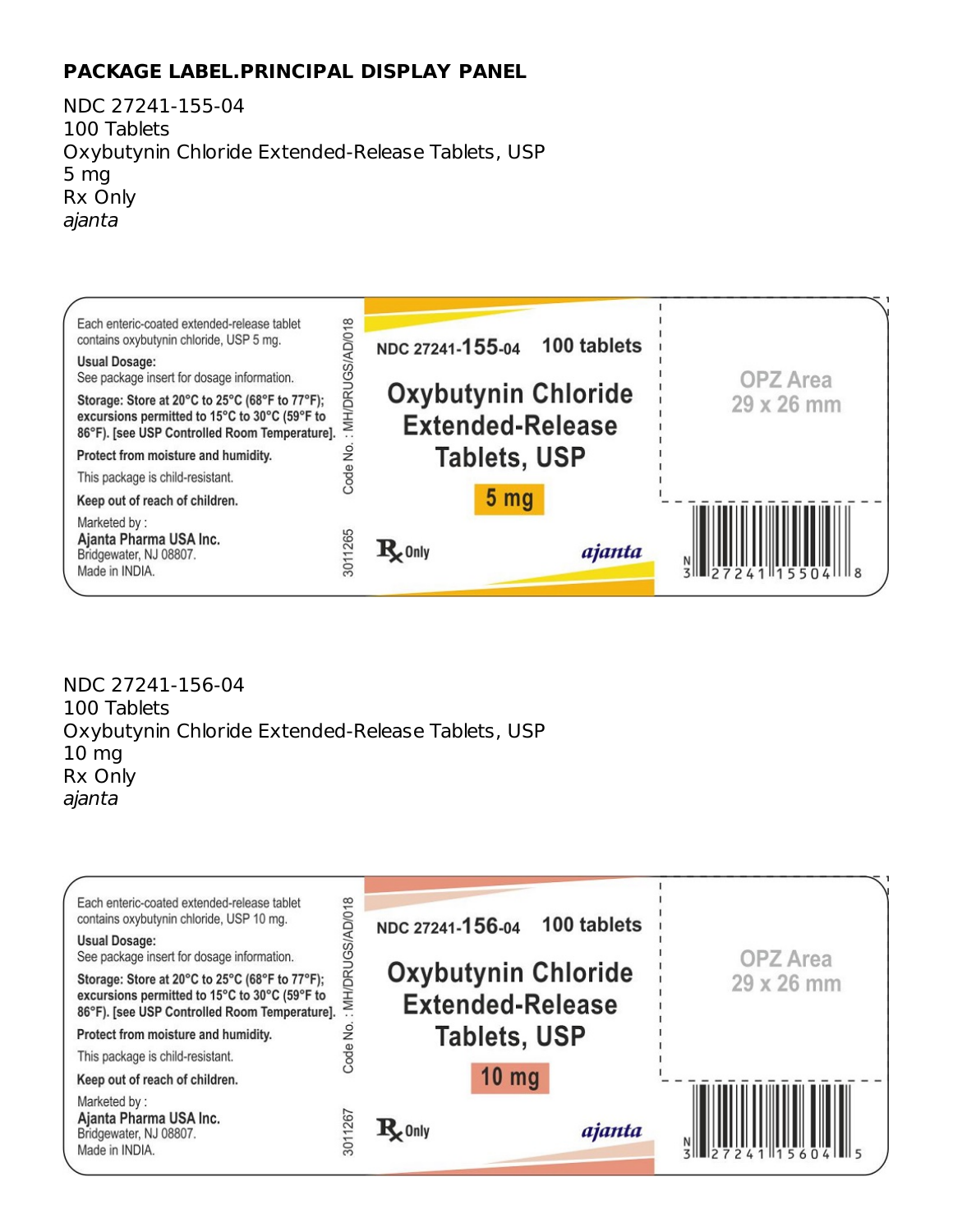#### NDC 27241-157-04 100 Tablets Oxybutynin Chloride Extended-Release Tablets, USP 15 mg Rx Only ajanta

| Each enteric-coated extended-release tablet<br>contains oxybutynin chloride, USP 15 mg.<br><b>Usual Dosage:</b><br>See package insert for dosage information.<br>Storage: Store at 20°C to 25°C (68°F to 77°F);<br>excursions permitted to 15°C to 30°C (59°F to<br>86°F). [see USP Controlled Room Temperature].<br>Protect from moisture and humidity. | D/018<br><b>MH/DR</b><br>是 | NDC 27241-157-04 100 tablets<br><b>Oxybutynin Chloride</b><br><b>Extended-Release</b><br><b>Tablets, USP</b> |        | <b>OPZ</b> Area<br>29 x 26 mm |
|----------------------------------------------------------------------------------------------------------------------------------------------------------------------------------------------------------------------------------------------------------------------------------------------------------------------------------------------------------|----------------------------|--------------------------------------------------------------------------------------------------------------|--------|-------------------------------|
| This package is child-resistant.<br>Keep out of reach of children.<br>Marketed by:<br>Ajanta Pharma USA Inc.                                                                                                                                                                                                                                             | Code                       | 15 <sub>mg</sub>                                                                                             |        |                               |
| Bridgewater, NJ 08807.<br>Made in INDIA.                                                                                                                                                                                                                                                                                                                 | 3011269                    | $\mathbf{R}$ Only                                                                                            | ajanta | 72/1115                       |

| <b>OXYBUTYNIN CHLORIDE</b> |  |
|----------------------------|--|
|----------------------------|--|

oxybutynin chloride tablet, extended release

| HUMAN PRESCRIPTION DRUG                                                                           |                                                                                                                                                                                                                                                                                                                                     |                                                           |                           | NDC:27241-155                     |
|---------------------------------------------------------------------------------------------------|-------------------------------------------------------------------------------------------------------------------------------------------------------------------------------------------------------------------------------------------------------------------------------------------------------------------------------------|-----------------------------------------------------------|---------------------------|-----------------------------------|
| ORAI                                                                                              |                                                                                                                                                                                                                                                                                                                                     |                                                           |                           |                                   |
|                                                                                                   |                                                                                                                                                                                                                                                                                                                                     |                                                           |                           |                                   |
|                                                                                                   |                                                                                                                                                                                                                                                                                                                                     |                                                           |                           |                                   |
|                                                                                                   |                                                                                                                                                                                                                                                                                                                                     |                                                           |                           |                                   |
|                                                                                                   |                                                                                                                                                                                                                                                                                                                                     |                                                           |                           |                                   |
| OXYBUTYNIN CHLORIDE (UNII: L9F3D9RENQ) (OXYBUTYNIN - UNII:K9P6MC7092)<br>OXYBUTYNIN CHLORIDE 5 mg |                                                                                                                                                                                                                                                                                                                                     |                                                           |                           |                                   |
|                                                                                                   |                                                                                                                                                                                                                                                                                                                                     |                                                           |                           |                                   |
|                                                                                                   |                                                                                                                                                                                                                                                                                                                                     |                                                           |                           |                                   |
| <b>Ingredient Name</b>                                                                            |                                                                                                                                                                                                                                                                                                                                     |                                                           |                           | <b>Strength</b>                   |
|                                                                                                   |                                                                                                                                                                                                                                                                                                                                     |                                                           |                           |                                   |
|                                                                                                   |                                                                                                                                                                                                                                                                                                                                     |                                                           |                           |                                   |
|                                                                                                   |                                                                                                                                                                                                                                                                                                                                     |                                                           |                           |                                   |
|                                                                                                   |                                                                                                                                                                                                                                                                                                                                     |                                                           |                           |                                   |
|                                                                                                   |                                                                                                                                                                                                                                                                                                                                     |                                                           |                           |                                   |
|                                                                                                   |                                                                                                                                                                                                                                                                                                                                     |                                                           |                           |                                   |
|                                                                                                   | <b>Active Ingredient/Active Moiety</b><br><b>Ingredient Name</b><br><b>CALCIUM PHOSPHATE, UNSPECIFIED FORM (UNII: 97Z 1W3NDX)</b><br><b>POVIDONE K30 (UNII: U7250WY32X)</b><br><b>HYPROMELLOSE 2208 (100 MPA.S) (UNII: B1QE5P712K)</b><br><b>SILICON DIOXIDE (UNII: ETJ7Z6XBU4)</b><br><b>MAGNESIUM STEARATE (UNII: 70097M6I30)</b> | <b>POLYETHYLENE GLYCOL, UNSPECIFIED (UNII: 3WQ0SDWIA)</b> | <b>Item Code (Source)</b> | <b>Basis of Strength Strength</b> |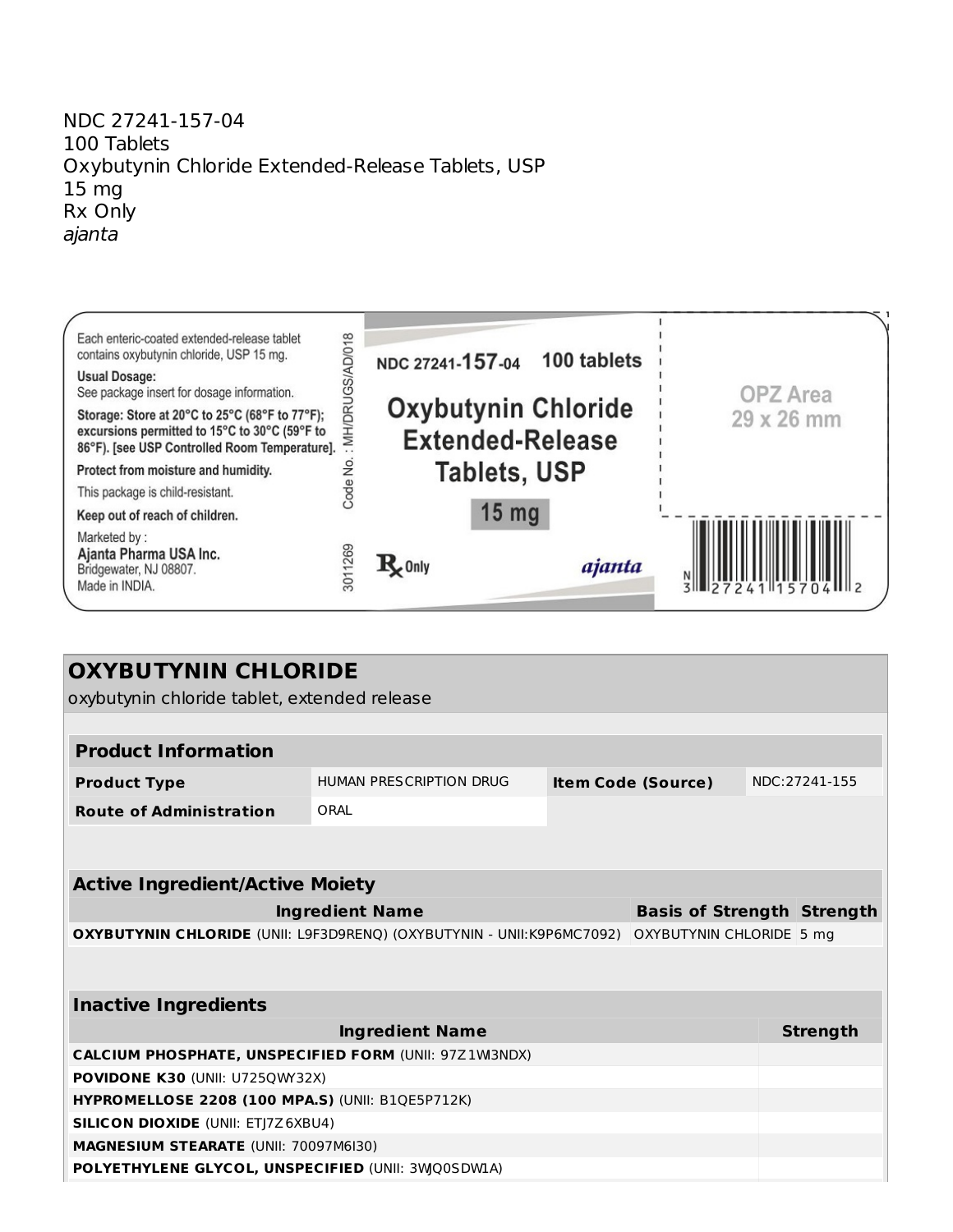| <b>METHACRYLIC ACID (UNII: 1CS02G8656)</b>      |  |
|-------------------------------------------------|--|
| <b>TALC</b> (UNII: 7SEV7 4R1U)                  |  |
| <b>TITANIUM DIOXIDE (UNII: 15FIX9V2IP)</b>      |  |
| <b>TRIETHYL CITRATE (UNII: 8Z96QXD6UM)</b>      |  |
| <b>SODIUM BICARBONATE (UNII: 8MDF5V39QO)</b>    |  |
| <b>SODIUM LAURYL SULFATE (UNII: 368GB5141I)</b> |  |
| <b>FERROSOFERRIC OXIDE (UNII: XMOM87F357)</b>   |  |
| <b>FERRIC OXIDE YELLOW (UNII: EX43802MRT)</b>   |  |
| <b>SHELLAC</b> (UNII: 46N107B71O)               |  |
| <b>PROPYLENE GLYCOL (UNII: 6DC90167V3)</b>      |  |
| <b>AMMONIA (UNII: 5138019F1X)</b>               |  |
|                                                 |  |

# **Product Characteristics**

| Color           | <b>YELLOW</b> | <b>Score</b>        | no score        |
|-----------------|---------------|---------------------|-----------------|
| <b>Shape</b>    | <b>ROUND</b>  | <b>Size</b>         | 8 <sub>mm</sub> |
| <b>Flavor</b>   |               | <b>Imprint Code</b> | 0B1             |
| <b>Contains</b> |               |                     |                 |

# **Packaging**

| <b>Item Code</b> | <b>Package Description</b>                                                         | <b>Marketing Start</b><br><b>Date</b> | <b>Marketing End</b><br>Date |
|------------------|------------------------------------------------------------------------------------|---------------------------------------|------------------------------|
| 04               | $\frac{1}{1}$ NDC:27241-155- 100 in 1 BOTTLE; Type 0: Not a Combination<br>Product | 02/28/2019                            |                              |
| 08               | $\sigma$ NDC:27241-155- 500 in 1 BOTTLE; Type 0: Not a Combination<br>Product      | 02/28/2019                            |                              |

# **Marketing Information**

| <b>Marketing</b> | <b>Application Number or Monograph</b> | <b>Marketing Start</b> | <b>Marketing End</b> |
|------------------|----------------------------------------|------------------------|----------------------|
| Category         | <b>Citation</b>                        | Date                   | <b>Date</b>          |
| <b>ANDA</b>      | ANDA211655                             | 02/28/2019             |                      |

| <b>OXYBUTYNIN CHLORIDE</b><br>oxybutynin chloride tablet, extended release   |                         |                                   |               |
|------------------------------------------------------------------------------|-------------------------|-----------------------------------|---------------|
| <b>Product Information</b>                                                   |                         |                                   |               |
| <b>Product Type</b>                                                          | HUMAN PRESCRIPTION DRUG | <b>Item Code (Source)</b>         | NDC:27241-156 |
| <b>Route of Administration</b>                                               | ORAL                    |                                   |               |
|                                                                              |                         |                                   |               |
| <b>Active Ingredient/Active Moiety</b>                                       |                         |                                   |               |
|                                                                              | <b>Ingredient Name</b>  | <b>Basis of Strength Strength</b> |               |
| <b>OXYBUTYNIN CHLORIDE</b> (UNII: L9F3D9RENQ) (OXYBUTYNIN - UNII:K9P6MC7092) |                         | OXYBUTYNIN CHLORIDE 10 mg         |               |
|                                                                              |                         |                                   |               |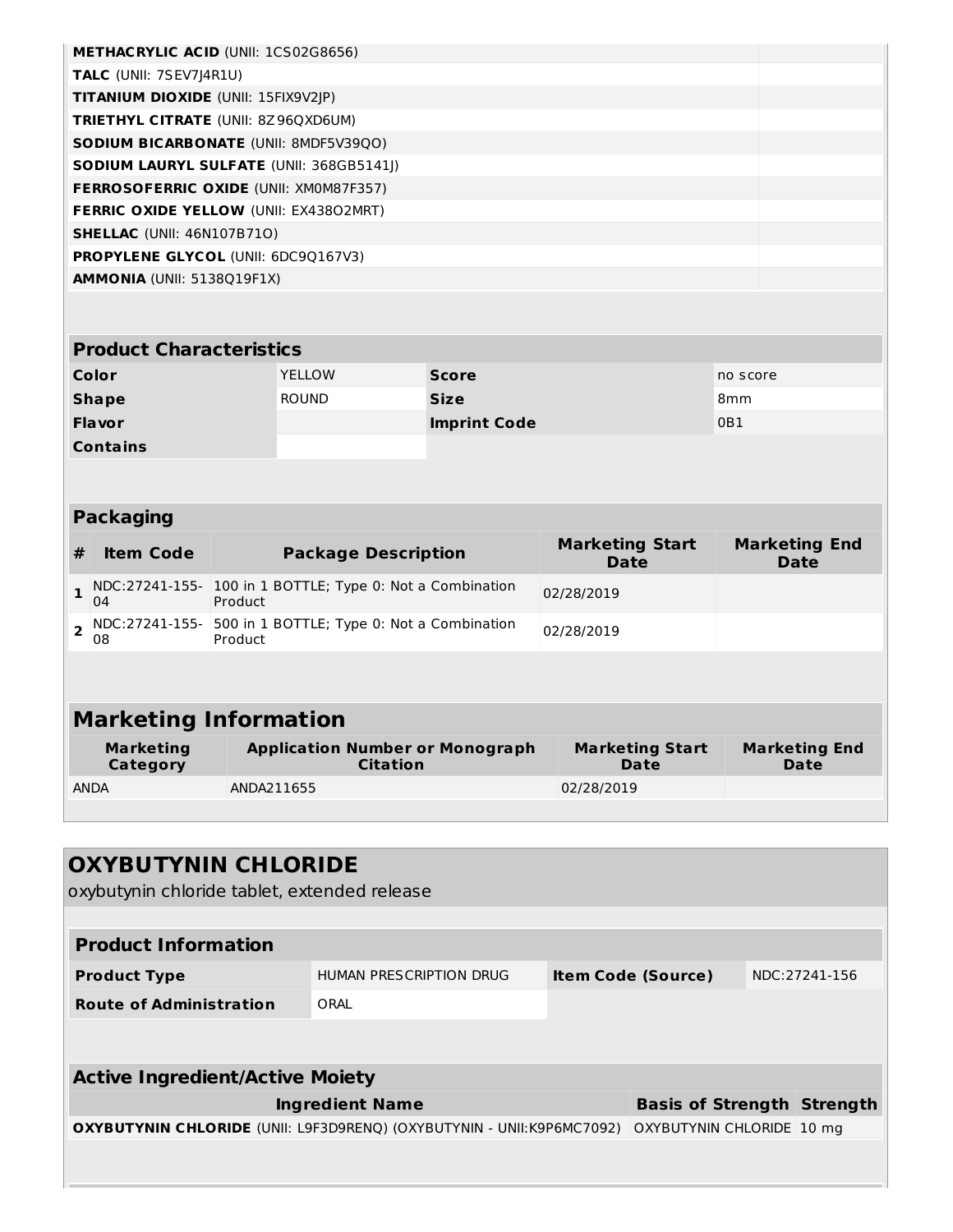| <b>Inactive Ingredients</b>                               |                 |  |  |  |
|-----------------------------------------------------------|-----------------|--|--|--|
| <b>Ingredient Name</b>                                    | <b>Strength</b> |  |  |  |
| CALCIUM PHOSPHATE, UNSPECIFIED FORM (UNII: 97Z1W3NDX)     |                 |  |  |  |
| <b>POVIDONE K30 (UNII: U725QWY32X)</b>                    |                 |  |  |  |
| <b>HYPROMELLOSE 2208 (100 MPA.S) (UNII: B1QE5P712K)</b>   |                 |  |  |  |
| <b>SILICON DIOXIDE (UNII: ETJ7Z6XBU4)</b>                 |                 |  |  |  |
| <b>MAGNESIUM STEARATE (UNII: 70097M6I30)</b>              |                 |  |  |  |
| <b>FERRIC OXIDE RED (UNII: 1K09F3G675)</b>                |                 |  |  |  |
| <b>POLYETHYLENE GLYCOL, UNSPECIFIED (UNII: 3WQ0SDWIA)</b> |                 |  |  |  |
| <b>METHACRYLIC ACID (UNII: 1CS02G8656)</b>                |                 |  |  |  |
| TALC (UNII: 7SEV7J4R1U)                                   |                 |  |  |  |
| <b>TITANIUM DIOXIDE (UNII: 15FIX9V2JP)</b>                |                 |  |  |  |
| <b>TRIETHYL CITRATE (UNII: 8Z96QXD6UM)</b>                |                 |  |  |  |
| <b>SODIUM BICARBONATE (UNII: 8MDF5V39QO)</b>              |                 |  |  |  |
| <b>SODIUM LAURYL SULFATE (UNII: 368GB5141J)</b>           |                 |  |  |  |
| <b>FERROSOFERRIC OXIDE (UNII: XM0M87F357)</b>             |                 |  |  |  |
| <b>SHELLAC (UNII: 46N107B710)</b>                         |                 |  |  |  |
| <b>PROPYLENE GLYCOL (UNII: 6DC9Q167V3)</b>                |                 |  |  |  |
| <b>AMMONIA</b> (UNII: 5138Q19F1X)                         |                 |  |  |  |

#### **Product Characteristics Color Color PINK Score Score PINK Score PINK Score PINK Score PINK Shape** ROUND **Size** 8mm **Flavor Imprint Code** 0B2 **Contains**

#### **Packaging**

| # | <b>Item Code</b> | <b>Package Description</b>                                               | <b>Marketing Start</b><br><b>Date</b> | <b>Marketing End</b><br>Date |
|---|------------------|--------------------------------------------------------------------------|---------------------------------------|------------------------------|
|   | 04               | $1$ NDC:27241-156- 100 in 1 BOTTLE; Type 0: Not a Combination<br>Product | 02/28/2019                            |                              |
|   | 08               | 2 NDC:27241-156- 500 in 1 BOTTLE; Type 0: Not a Combination<br>Product   | 02/28/2019                            |                              |

# **Marketing Information**

| Marketing   | <b>Application Number or Monograph</b> | <b>Marketing Start</b> | <b>Marketing End</b> |
|-------------|----------------------------------------|------------------------|----------------------|
| Category    | <b>Citation</b>                        | Date                   | Date                 |
| <b>ANDA</b> | ANDA211655                             | 02/28/2019             |                      |

# **OXYBUTYNIN CHLORIDE** oxybutynin chloride tablet, extended release **Product Information Product Type** HUMAN PRESCRIPTION DRUG **Item Code (Source)** NDC:27241-157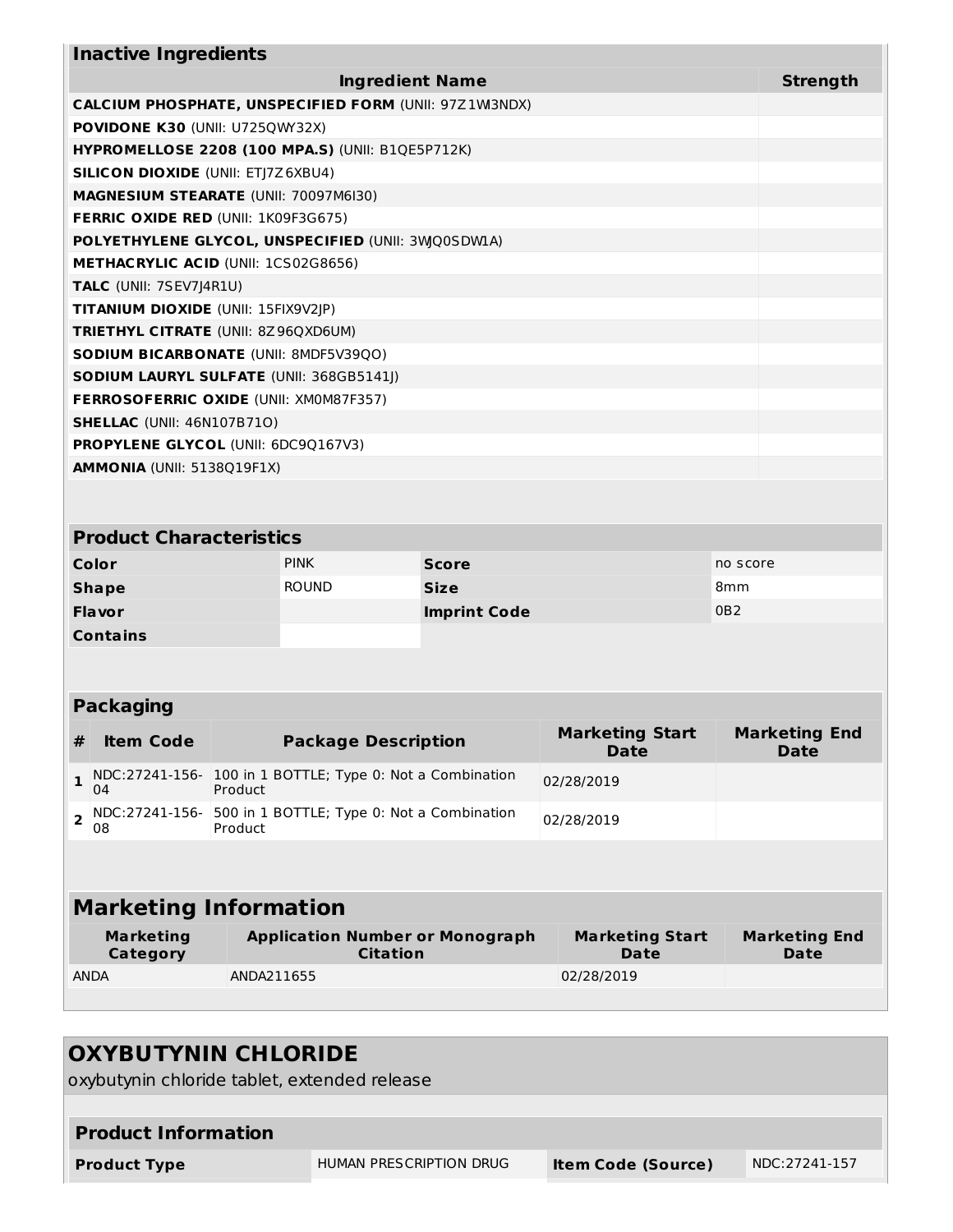| <b>Active Ingredient/Active Moiety</b>                                       |                                   |                 |
|------------------------------------------------------------------------------|-----------------------------------|-----------------|
| <b>Ingredient Name</b>                                                       | <b>Basis of Strength Strength</b> |                 |
| <b>OXYBUTYNIN CHLORIDE</b> (UNII: L9F3D9RENQ) (OXYBUTYNIN - UNII:K9P6MC7092) | OXYBUTYNIN CHLORIDE 15 mg         |                 |
|                                                                              |                                   |                 |
|                                                                              |                                   |                 |
| <b>Inactive Ingredients</b>                                                  |                                   |                 |
| <b>Ingredient Name</b>                                                       |                                   | <b>Strength</b> |
| <b>CALCIUM PHOSPHATE, UNSPECIFIED FORM (UNII: 97Z 1W3NDX)</b>                |                                   |                 |
| <b>POVIDONE K30 (UNII: U725QWY32X)</b>                                       |                                   |                 |
| <b>HYPROMELLOSE 2208 (100 MPA.S) (UNII: B1QE5P712K)</b>                      |                                   |                 |
| <b>SILICON DIOXIDE (UNII: ETI7Z6XBU4)</b>                                    |                                   |                 |
| <b>MAGNESIUM STEARATE (UNII: 70097M6I30)</b>                                 |                                   |                 |
| POLYETHYLENE GLYCOL, UNSPECIFIED (UNII: 3WO0SDW1A)                           |                                   |                 |
| <b>METHACRYLIC ACID (UNII: 1CS02G8656)</b>                                   |                                   |                 |
| <b>TALC</b> (UNII: 7SEV7J4R1U)                                               |                                   |                 |
| <b>TITANIUM DIOXIDE (UNII: 15FIX9V2JP)</b>                                   |                                   |                 |
| <b>TRIETHYL CITRATE (UNII: 8Z96QXD6UM)</b>                                   |                                   |                 |
| <b>SODIUM BICARBONATE (UNII: 8MDF5V39QO)</b>                                 |                                   |                 |
| <b>SODIUM LAURYL SULFATE (UNII: 368GB5141I)</b>                              |                                   |                 |
| <b>FERROSOFERRIC OXIDE (UNII: XMOM87F357)</b>                                |                                   |                 |
| <b>FERRIC OXIDE YELLOW (UNII: EX43802MRT)</b>                                |                                   |                 |
| <b>SHELLAC</b> (UNII: 46N107B71O)                                            |                                   |                 |
| <b>PROPYLENE GLYCOL (UNII: 6DC90167V3)</b>                                   |                                   |                 |
| <b>AMMONIA (UNII: 5138019F1X)</b>                                            |                                   |                 |
|                                                                              |                                   |                 |

# **Product Characteristics**

| Color           | <b>GRAY</b>  | <b>Score</b>        | no score        |
|-----------------|--------------|---------------------|-----------------|
| <b>Shape</b>    | <b>ROUND</b> | <b>Size</b>         | 8mm             |
| <b>Flavor</b>   |              | <b>Imprint Code</b> | 0B <sub>3</sub> |
| <b>Contains</b> |              |                     |                 |

#### **Packaging**

| <b>Item Code</b> | <b>Package Description</b>                                                         | <b>Marketing Start</b><br>Date | <b>Marketing End</b><br><b>Date</b> |
|------------------|------------------------------------------------------------------------------------|--------------------------------|-------------------------------------|
| 04               | $\frac{1}{1}$ NDC:27241-157- 100 in 1 BOTTLE; Type 0: Not a Combination<br>Product | 02/28/2019                     |                                     |
| 08               | NDC:27241-157- 500 in 1 BOTTLE; Type 0: Not a Combination<br>Product               | 02/28/2019                     |                                     |

| <b>Marketing Information</b> |                                                           |                                |                              |
|------------------------------|-----------------------------------------------------------|--------------------------------|------------------------------|
| <b>Marketing</b><br>Category | <b>Application Number or Monograph</b><br><b>Citation</b> | <b>Marketing Start</b><br>Date | <b>Marketing End</b><br>Date |
| <b>ANDA</b>                  | ANDA211655                                                | 02/28/2019                     |                              |